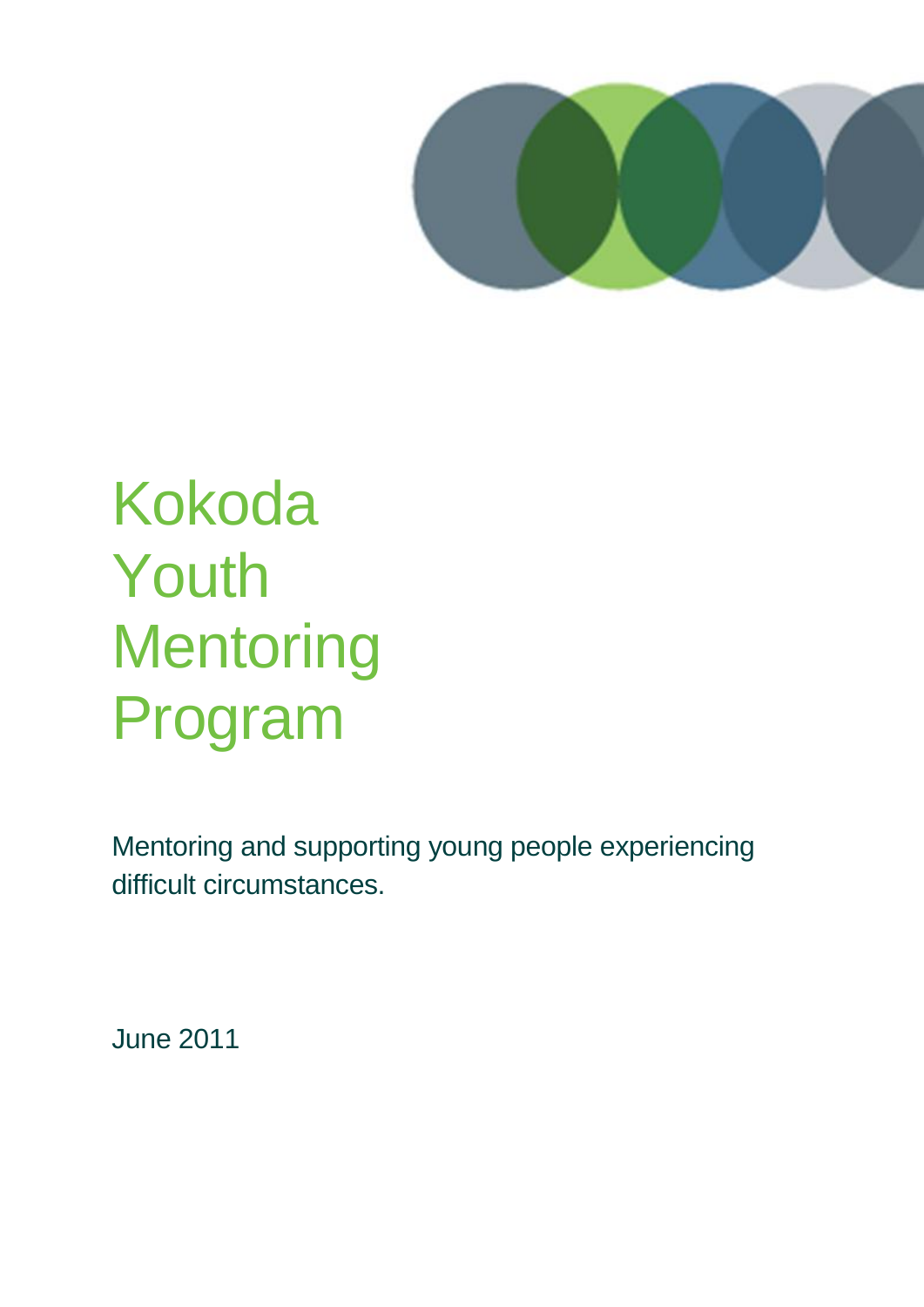

Page  $\boldsymbol{\sim}$ 

The Centre for Excellence in Child and Family Welfare

# Kokoda Youth Mentoring Program

### Mentoring and supporting young people experiencing difficult circumstances

Outlining the program logic of the Kokoda Youth Mentoring Program as delivered by the Mallee Accomodation & Support Program to clearly evaluate the outcomes achieved and to identify effective practice.

## The Organisation

Mallee Accommodation & Support Program (MASP) exists to help alleviate the impacts of homelessness, abuse, suffering and disadvantage in the communities of the Mallee Region.

It achieves this through delivering a range of services and programs aimed at vulnerable children, youth and families, the disabled and frail aged and the homeless or those people at risk of homelessness.

The overall aim is to deliver a coordinated service which facilitates the most appropriate, timely and cost effective support to people in need.

MASP endeavours to provide services that are both timely and appropriate and which will achieve the best possible outcomes for those people seeking help. The organisation has a 25 year history in service delivery and is a major provider of youth services within the Mallee catchment.

The organisation prides itself on providing flexible and responsive services to young people at various stages of vulnerability and risk. The range of adolescent services includes:

- Adolescent Foster Care
- Residential Care
- Intensive Case Management Service (ICMS)
- Leaving Care / After Care
- Youth Mentoring Program
- Individual Support Packages
- Mentoring 1 to 1 Support
- Social Group & School Holiday Program
- Independent Living Program
- Just Redgum Day Placement
- Peer Relationship & Problem Solving Program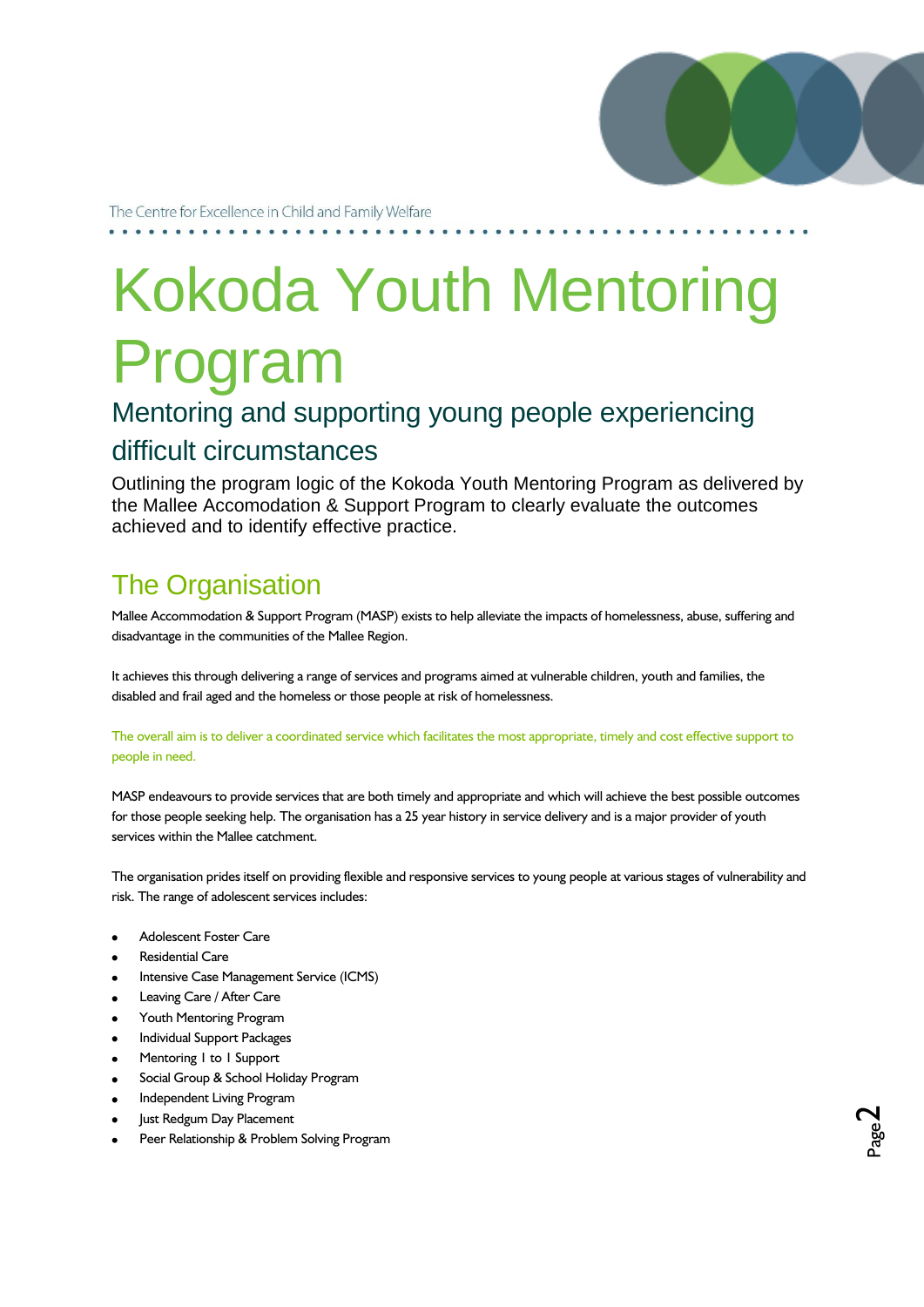

. . . . . . . . . . . . . . . . .

- Supported Accommodation Assistance Program (SAAP)
- Vineleaf Rural Student Hostel
- Davison Units
- Morgan House
- Supporting Young Parents Program
- Family Reconciliation
- Dual Diagnosis Worker
- Youth Support Service
- Youth Justice Community Support Service
- ChildFIRST and Family Services
- Finding Solutions Leaving Care & After Care Support Service

### The Program

The Kokoda Youth Mentoring Program commenced in 2006 designed to provide young people aged between 14 and 18 years of age who are experiencing difficult circumstances, with an opportunity to reconnect with mainstream society.

The program aims to provide mentoring and support to young people experiencing difficult circumstances, particularly those in the community without appropriate adult guidance. Mentors are recruited from the local community and are encouraged to come from all walks of life and backgrounds. Mentors are screened as per the Mentor Screening Procedure identified in the Policy and Procedure manual underpinned by the framework of the Victorian Youth Mentoring Network 2006 (see appendices). Each mentor provides support to young people and help to develop their skills and knowledge regarding their future pathways including education, training and employment opportunities.

The mentoring component involves regular contact between recruited mentors and mentees in group and one-on-one sessions that aims to improve young people's physical and mental health through physical training sessions. These sessions prepare both mentors and mentees for the challenge of going to Papua New Guinea to walk the Kokoda Track. The significance of the Kokoda track to Australia's history is considered to be of benefit to all involved in the program.

Throughout the duration of the twelve month program, young people are involved in training sessions that include but are not limited to communication skills, leadership skills and goal setting to assist them to achieve their future aspirations in employment, education or further training.

Following the completion of the 12 month program, the adult mentors and the young people can continue to meet on a monthly basis with the aim of providing assistance to the young person in meeting the goals they have set, and further build on the connections that have been formed during the program. Continued connection between mentors and mentees is encouraged and occurs through various ways including Facebook and one-to-one meetings.

### Developing a Program Logic

Program Logic aims to clarify the logic that underpins the program or practice. This includes the original aims and goals, how they link to the activities performed by staff, and how the activities link to the intended outcomes of the program or practice. Understanding the program logic is fundamental to effective profiling, monitoring or evaluation.

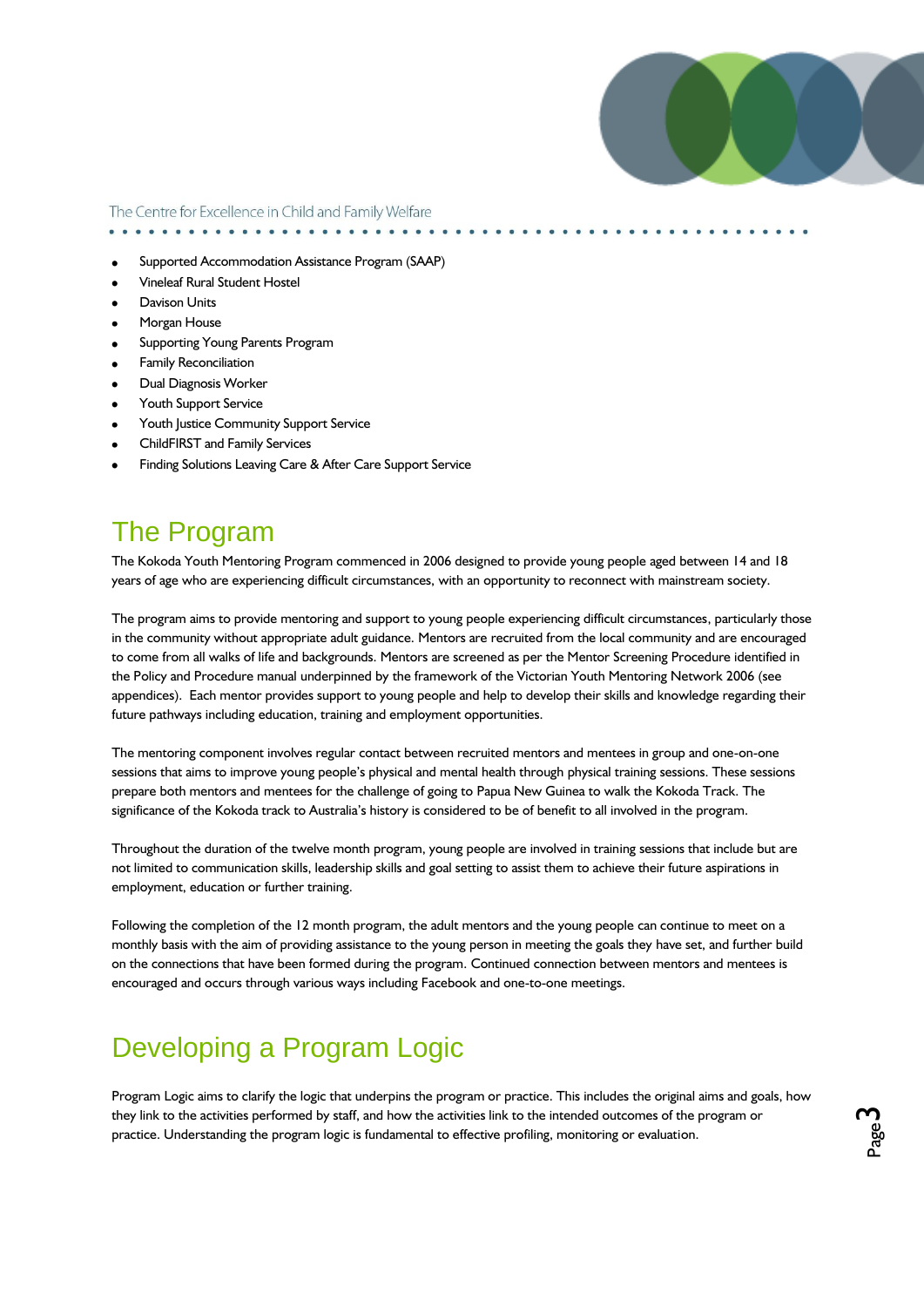

Page 4

The Centre for Excellence in Child and Family Welfare

The diagram below (based on Sue Funnell"s work 1997) indicates a simple program logic model. However, in reality it is not a linear or sequential process, but fluid and interactive.



For more information on program logic download "Evaluating Programs" resource sheet from the Communities and Families Clearinghouse Australi[a http://www.aifs.gov.au/cafca/pubs/sheets/rs/rs1.html](http://www.aifs.gov.au/cafca/pubs/sheets/rs/rs1.html) 

#### Practice aims and goals

The broader social aim of the Kokoda Youth Mentoring Program is best described as the "intentional use of contact with nature, small groups, and adventure providing a unique approach in the promotion of health and wellbeing for the general population, and for individuals with identified health vulnerabilities' (Pryor, Carpenter & Townsend 2005).

The Kokoda Youth Mentoring Program uses interventions that apply the principles of MASP"s theoretical framework, as outlined below.

- An adolescent has the right to, and will develop best in, a safe and secure home and family environment, whether that be with the biological family or a placement family;
- Family reunification and/or the continuation of significant relationships, where appropriate, or support in building a home independent of families, if necessary, is important for health and wellbeing;
- Given the appropriate information and support, a young person can be empowered to gain positive control over their life.

The Kokoda Youth Mentoring Program goals are:

- To provide emotional and self-development skills to young people experiencing difficult circumstances that facilitates their participation in mainstream society
- To develop the leadership, self-esteem and teamwork skills of young people experiencing difficult circumstances
- To provide young people experiencing difficult circumstances with links to education, training and employment through business and community mentors
- To engage participation from schools and educational institutions, local businesses and youth service providers to help address disadvantage experienced by young people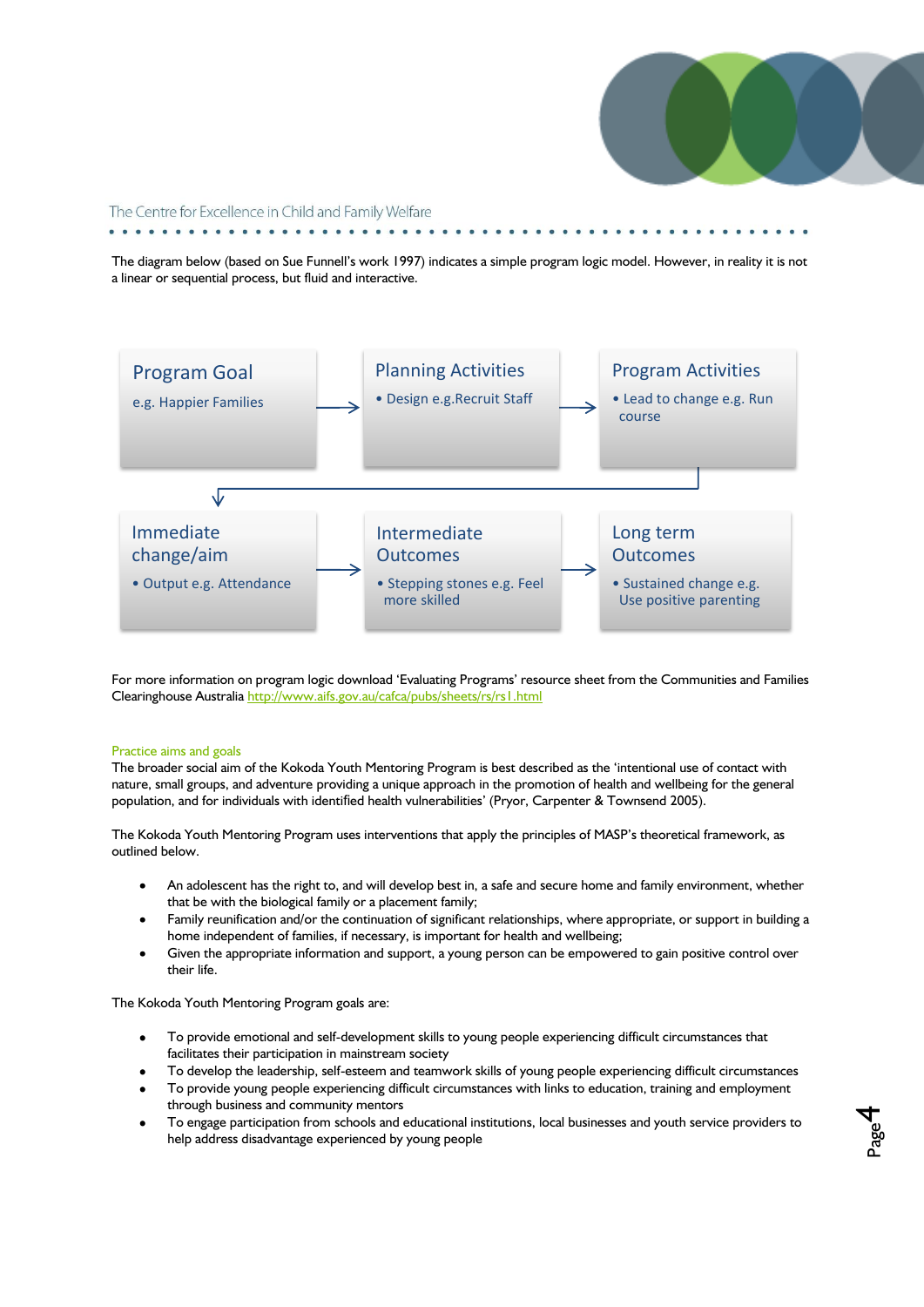

 $\bullet\hspace{0.1cm} \bullet\hspace{0.1cm}\bullet\hspace{0.1cm}\bullet\hspace{0.1cm}\bullet$ 

Page ഥ

### The Centre for Excellence in Child and Family Welfare

#### Program outcomes

Overall, MASP's mission for the program is to motivate young participants so that they feel that their individual contribution is an important component towards the development of our society. This motivation is inspired by the recognition of the service men of Australian forces and their commitment on the Kokoda track in World War II.

The program outcomes are identified in three ways; for young people, for mentors and for the impacting community. Below these three levels of outcomes are outlined as they relate to specific program goals.

| Program Outcomes                                                                                                                                                                                                                                                                                                                                                                                                                                                                                                                                                                                                                                                                                                                                      | Relationships to specific Program Goals                                                                                                                                                                                                                                                                                                                                                                                                                             |
|-------------------------------------------------------------------------------------------------------------------------------------------------------------------------------------------------------------------------------------------------------------------------------------------------------------------------------------------------------------------------------------------------------------------------------------------------------------------------------------------------------------------------------------------------------------------------------------------------------------------------------------------------------------------------------------------------------------------------------------------------------|---------------------------------------------------------------------------------------------------------------------------------------------------------------------------------------------------------------------------------------------------------------------------------------------------------------------------------------------------------------------------------------------------------------------------------------------------------------------|
| The expected outcomes for young people are:<br>Increased self-esteem<br>$\bullet$<br>Increased feelings of community connectedness<br>The development of goal setting, leadership and communication<br>$\bullet$<br>skills<br>Improved career opportunities through links with mentors<br>Increased employment opportunities<br>Re-engagement of youth in education, social and community<br>activities.<br>Improved physical fitness through physical training, improved<br>nutrition and the potential to reduce substance abuse<br>The development of positive relationships with families, peers<br>and community                                                                                                                                 | To provide emotional and self-development<br>skills to young people experiencing difficult<br>circumstances that facilitates their<br>participation in mainstream society<br>To develop the leadership, self-esteem and<br>teamwork skills of young people experiencing<br>difficult circumstances<br>To provide young people experiencing<br>difficult circumstances with links to<br>education, training and employment through<br>business and community mentors |
| The expected outcomes for mentors are:<br>The development of new skills through the mentor training and<br>participation<br>Personal achievement in the development of a rewarding<br>relationship with a young person in need<br>Provide a positive influence, support & guidance in the life of<br>$\bullet$<br>young person in need<br>Increased level of awareness of the issues youth encounter in the<br>$\bullet$<br>community<br>Development of social and professional networks<br>$\bullet$                                                                                                                                                                                                                                                 | To provide young people experiencing<br>difficult circumstances with links to<br>education, training and employment through<br>business and community mentors<br>To engage participation from schools and<br>educational institutions, local businesses and<br>youth service providers to help address<br>disadvantage experienced by young people                                                                                                                  |
| The expected outcomes for the impacting community are:<br>Create synergies amongst diverse members of the community<br>facilitating an atmosphere of trust and understanding<br>The development of positive relationships between local<br>٠<br>businesses and young people<br>Increased contribution and connectedness of young people in the<br>$\bullet$<br>local community<br>Increased awareness of the challenges faced by young people<br>$\bullet$<br>Increased awareness of the challenges faced by local businesses<br>Increased employment opportunities for young people increasing<br>the likelihood that they remain in the community<br>Alleviate growing unemployment issues<br>Increased independence and resilience of young people | To provide emotional and self-development<br>skills to young people experiencing difficult<br>circumstances that facilitates their<br>participation in mainstream society<br>To engage participation from schools and<br>educational institutions, local businesses and<br>youth service providers to help address<br>disadvantage experienced by young people                                                                                                      |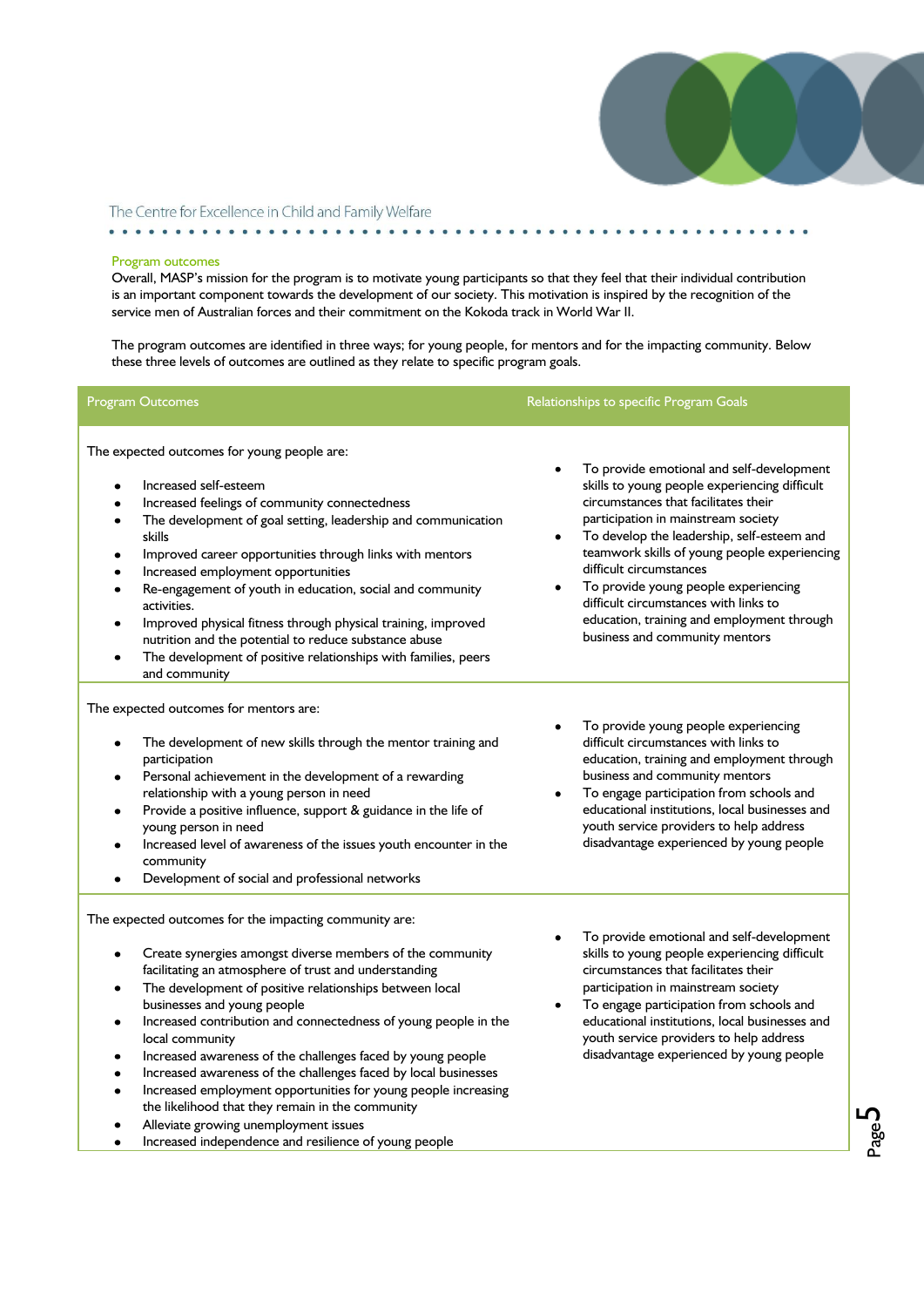

 $\bullet\hspace{0.1cm} \bullet\hspace{0.1cm}\bullet\hspace{0.1cm}\bullet\hspace{0.1cm}\bullet$ 

Page  $\overline{\mathbf{O}}$ 

### The Centre for Excellence in Child and Family Welfare

#### Indicators of success

Indicators of success are defined by how each program goal will be achieved and/or the level of change that is expected from the intervention. Therefore, the expected program outcomes act as an indication of success.

. . . . . . .

The following table outlines each program goal and how it will be achieved by its relative program outcome.

| Project goals                                                                                                                                                          | $\ldots$ achieved by project outcomes $=$ indicators of success                                                                                                                                                                                                                                                                                                                                                                                                                                                               |  |  |
|------------------------------------------------------------------------------------------------------------------------------------------------------------------------|-------------------------------------------------------------------------------------------------------------------------------------------------------------------------------------------------------------------------------------------------------------------------------------------------------------------------------------------------------------------------------------------------------------------------------------------------------------------------------------------------------------------------------|--|--|
| Provide emotional and self-development<br>skills to young people experiencing<br>difficult circumstances that facilitates<br>their participation in mainstream society | • An increase in young people's self-esteem and feelings of community<br>connectedness<br>• Young people have the ability to set goals, be leaders and<br>communicate effectively<br>• Career opportunities improve for young people through links with<br>mentors<br>. Physical fitness improves for young people through physical training,<br>improved nutrition and the potential to reduce substance abuse<br>• Positive relationships exist between young people and their families,<br>peers and their local community |  |  |
| Develop the leadership, self-esteem and<br>teamwork skills of young people<br>experiencing difficult circumstances                                                     | • An increase in young people's self-esteem and feelings of community<br>connectedness<br>• Young people have the ability to set goals, be leaders and<br>communicate effectively<br>. Physical fitness improves for young people through physical training,<br>improved nutrition and the potential to reduce substance abuse<br>• Positive relationships exist between young people and their families,<br>peers and their local community<br>• Young people are more independence and resilient                            |  |  |
| Provide young people experiencing<br>difficult circumstances with links to<br>education, training and employment<br>through business and community mentors             | • Employment opportunities increase for young people<br>. Increased youth awareness of the challenges faced by local businesses<br>• Mentors develop new mentoring skills<br>• Mentors experinece personal achievement through their relationship<br>with a young person in need<br>• Mentors provide a positive influence, support & guidance in the life of<br>young person in need<br>• Mentors develop social and professional networks                                                                                   |  |  |
| <b>Engage schools and educational</b><br>institutions, local businesses and youth<br>service providers to help address<br>disadvantage experienced by young<br>people  | • Youth re-engage in education, social and community activities<br>• Synergies exist amongst the community facilitating an atmosphere of<br>trust and understanding<br>· Positive relationships exist between local businesses & young people<br>· Increased contribution and connectedness of young people<br>. Increased community awareness of the challenges faced by young<br>people<br>• Young people are working and staying in the community                                                                          |  |  |

•Decreased unemployment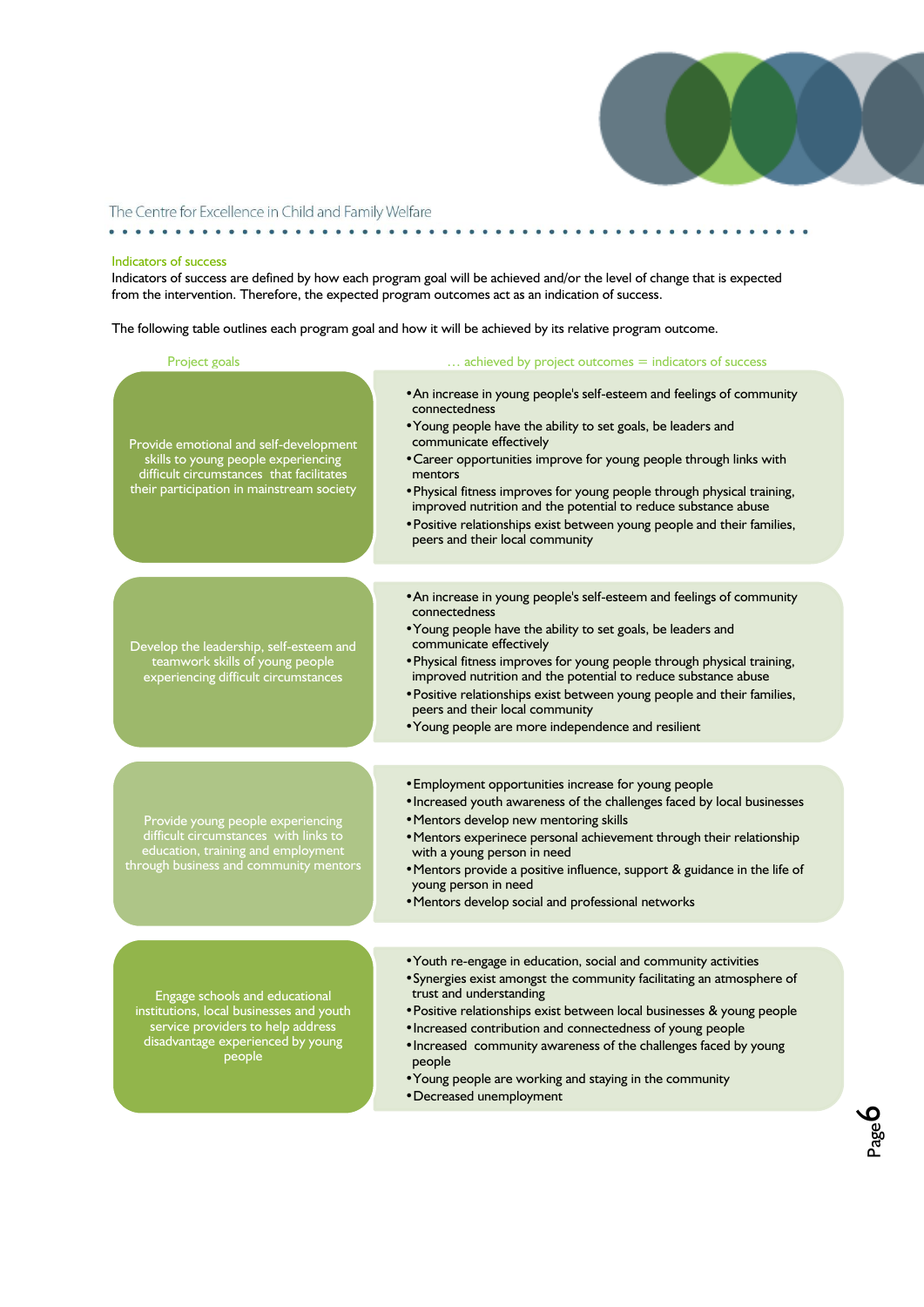

#### Activities used to meet outcomes

. . . . . . . . . . . . . . . . .

Throughout the delivery of the program various activities are used to ensure the program is effective. These activities will be identified below as they relate to the summarised program outcomes. Activities have been identified from the Kokoda Youth Mentoring Program Work Plan January – December 2010.

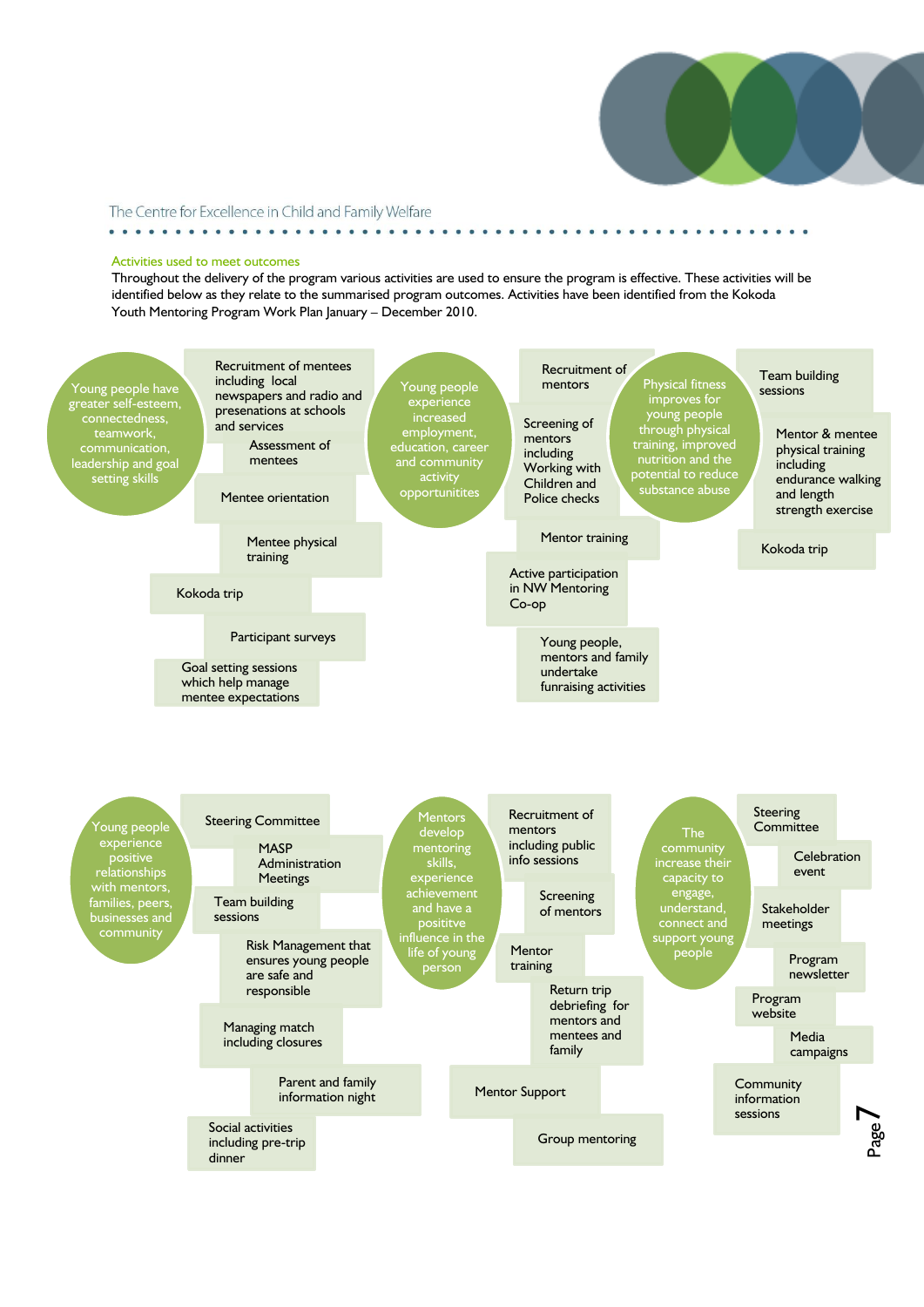

. . . . . . . . . . .

#### The Centre for Excellence in Child and Family Welfare

#### Evidence on program justification

The underlying assumptions that underpin the program are supported by the evidence outlined below.



community strengthening through building collaborative partnerships as well as community capacity and abilities. Engaging young people and building their confidence and abilities will also increase the possibilities that they will get more involved in their communities (Mentor/National Mentoring Partnership 2005).

Page 00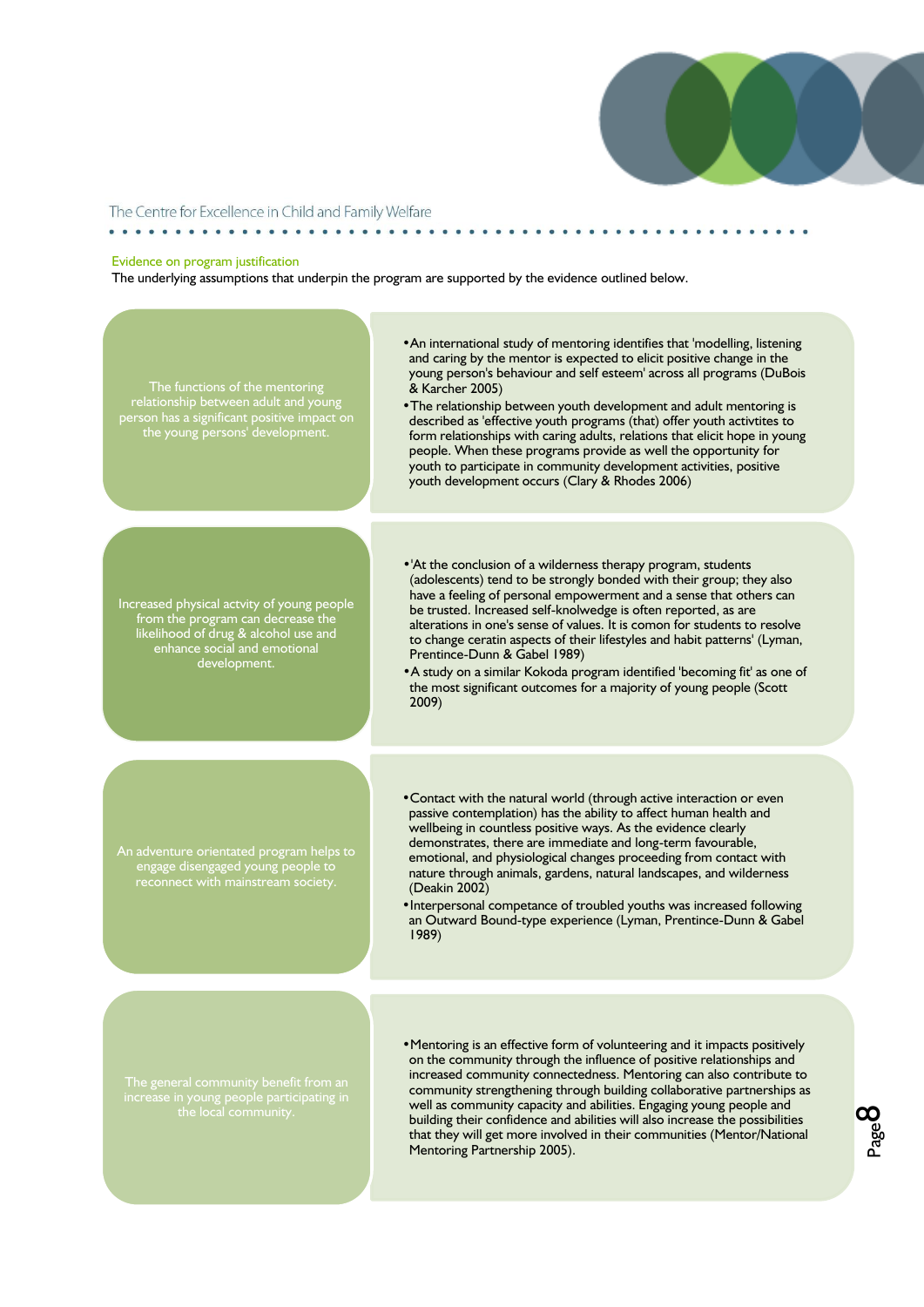

Page თ

The Centre for Excellence in Child and Family Welfare

#### Underpinning theories of change

. . . . . . . . . . . . . . . . . .

The theories of change which best describe what underpins the Kokoda Youth Leadership Program at MASP are:

- the increased competencies of young people as addressed by the development of self-efficacy and resilience.
- the relationship building between mentor and mentee as addressed by the development of attachment theory  $\bullet$
- $\bullet$ the behaviour change towards self-reliance and self-respect of young people as addressed by the development of adventure therapy

According to Albert Bandura, self-efficacy is "the belief in one"s capabilities to organize and execute the courses of action required to manage prospective situations" (1995, p. 2). In other words, self-efficacy is a person's belief in his or her ability to succeed in a challenging situation. Bandura described these beliefs as determinants of how people think, behave, and feel (1994).

Resilience is a dynamic process that individuals exhibit positive behavioral adaptation when they encounter significant adversity, trauma, tragedy, threats, or even significant sources of biological stress (Suniya 2000).

Attachment theory describes the dynamics of long-term relationships between humans especially as in families and life-long friends. Its most important tenet is that an infant needs to develop a relationship with at least one primary caregiver for social and emotional development to occur normally, and that further relationships build on the patterns developed in the first relationships. (Cassidy 1999)

'At the conclusion of a wilderness therapy program, students (adolescents) tend to be strongly bonded with their group; they also have a feeling of personal empowerment and a sense that others can be trusted. Increased self-knowledge is often reported, as are alterations in one's sense of values. It is common for students to resolve to change certain aspects of their lifestyles and habit patterns' (Lyman, Prentince-Dunn & Gabel 1989)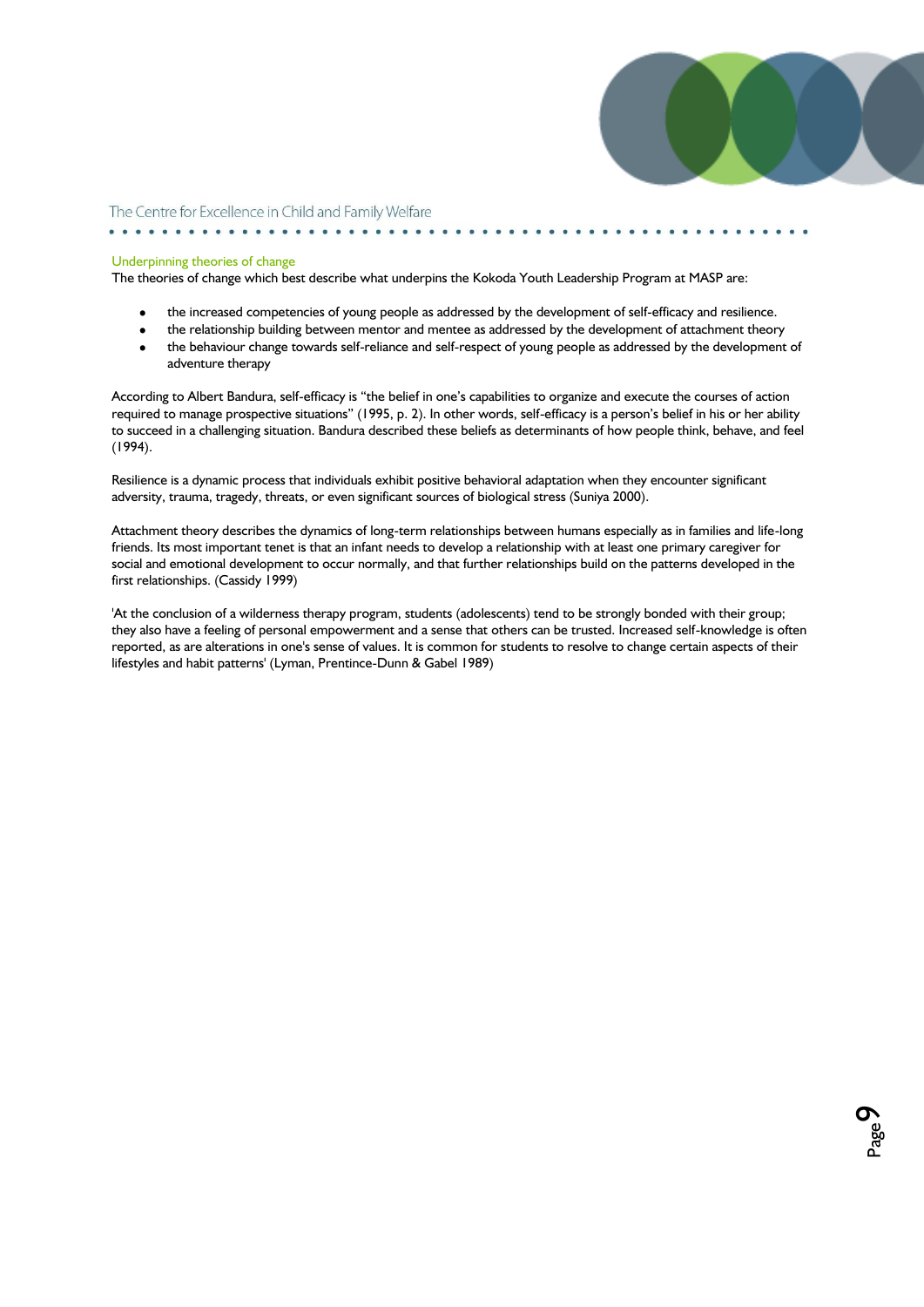

### The Centre for Excellence in Child and Family Welfare

### Factors that influence outcomes

The factors below are indicative of the programs ability to achieve its goals.

| Factors within control of the program                    | • Intake of mentees<br>• Screening and recruitment of mentors<br>• The cost of traning and the expedition<br>• Recruitment and training of program staff<br>• The timeframes of the program                                                                                                                                                                                                                                                                                                                                                                                                                                                                                                                                                                                                                                                                                                                                |
|----------------------------------------------------------|----------------------------------------------------------------------------------------------------------------------------------------------------------------------------------------------------------------------------------------------------------------------------------------------------------------------------------------------------------------------------------------------------------------------------------------------------------------------------------------------------------------------------------------------------------------------------------------------------------------------------------------------------------------------------------------------------------------------------------------------------------------------------------------------------------------------------------------------------------------------------------------------------------------------------|
| Factors not within control of the program                | • Post program social development of young people<br>• Post program employment and education pathways of young people<br>• Pre program waiting lists<br>• Ongoing funding for the program                                                                                                                                                                                                                                                                                                                                                                                                                                                                                                                                                                                                                                                                                                                                  |
| Factors which support outcomes to be<br>achieved         | • Accessible training venues and locations<br>• Family and school friendly program activities<br>• Mentor and mentee orientation and training<br>• Recruitment of youth mentor professionals<br>• Engagement and buy in of local community                                                                                                                                                                                                                                                                                                                                                                                                                                                                                                                                                                                                                                                                                 |
| Descriptions of what could go wrong                      | . Managing the significant development of young people through their<br>trip away who return back to the same' family environment<br>• Physical injury and other risks on expedition<br>• The group dynamics of young people are diverse and can lead to<br>conflict<br>• A young person could refuse to cooperate whilst on expedition<br>• A young person could opt out at the last minute<br>• Mentors are emotionally / physically strained<br>• A young person could require a physical / emotional medical<br>evacuation<br>• Young people in the group could be faced with adolescent issues such<br>as bullying, unplanned pregnancy, self harm and suicide<br>• Physical injury at weekly training sessions<br>• Travel arrangements could be delayed and re routed                                                                                                                                               |
| Descriptions of how to counteract what<br>could go wrong | • Provide young people debreifing (grief & loss), referral to other<br>services and one-to-one support<br>• Implentation of trekking company's Risk Management Plan<br>• Both the group and individuals are addressed on any arising conflicts<br>• Potential behaviours of young people are assessed before expedition<br>• Last minute nerves of mentees are met with resilience building<br>strategies<br>• Mentor strain can be alleviated by group, facilitator and medical<br>support<br>• A medical evacuation of a young person would be escorted by either<br>an appropriate mentor or program manager<br>• Adolescent issues impacting group dynamics are managed as part of<br>the group development<br>• Program Manager holds First Aid Certificate and a mobile phone is<br>always available at training<br>• Travel stop overs are included in travel arrangements to ensure<br>management of travel issues |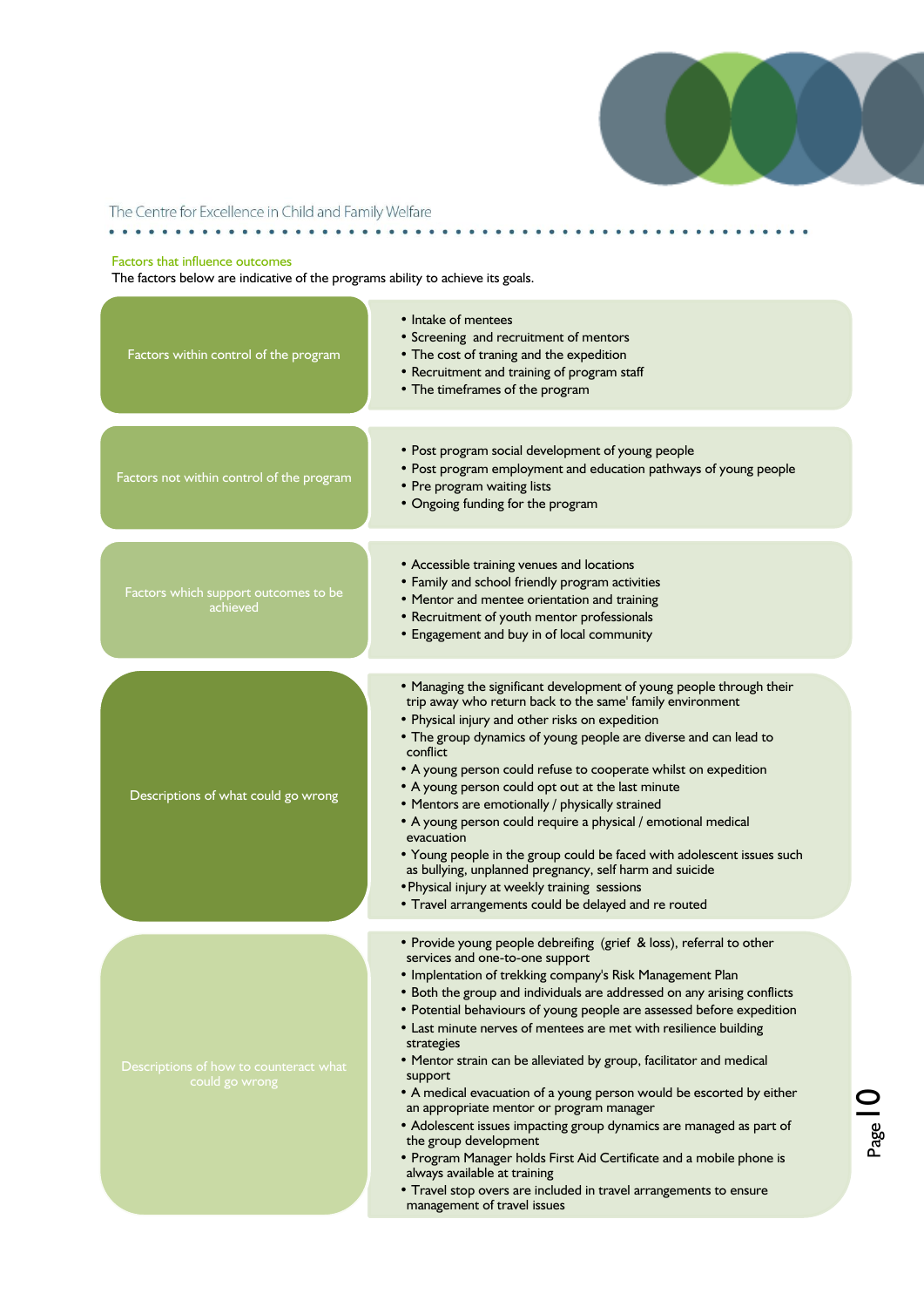

Page<sup>1</sup>

The Centre for Excellence in Child and Family Welfare

. . . . . . . .

# Identifying Practice Indicators

Outcomes or indicators are ways of measuring whether your program has achieved its aims.

The desired practice outcomes are the kind of change you would expect to see as a result of the program's intervention. These outcomes will act as indicators of success.

The following hierarchy identifies the program outcomes.

| Outcomes, outputs and activities                                                                                                                                                                                                             | Level of change                                                                                                                                                                                                                                                                                                                                                                              |  |
|----------------------------------------------------------------------------------------------------------------------------------------------------------------------------------------------------------------------------------------------|----------------------------------------------------------------------------------------------------------------------------------------------------------------------------------------------------------------------------------------------------------------------------------------------------------------------------------------------------------------------------------------------|--|
| Broad social outcome                                                                                                                                                                                                                         |                                                                                                                                                                                                                                                                                                                                                                                              |  |
| Intentional use of contact with nature, small<br>groups, and adventure providing a unique<br>approach to the promotion of health and<br>wellbeing for the general population, and for<br>individuals with identified health vulnerabilities. | Increased health and wellbeing for vulnerable individuals (young people)<br>and for the general population through contact with nature, small groups<br>and adventure.                                                                                                                                                                                                                       |  |
| Program outcomes                                                                                                                                                                                                                             |                                                                                                                                                                                                                                                                                                                                                                                              |  |
| To motivate young participants so that they<br>feel that their individual contribution is an<br>important component towards the<br>development of our society.                                                                               | Young people are motivated to provide an individual contribution towards<br>the development of our society.                                                                                                                                                                                                                                                                                  |  |
| To provide emotional and self-<br>development skills to young people<br>experiencing difficult circumstances<br>that facilitates their participation in<br>mainstream society<br>To develop the leadership, self-                            | Young people have the skills, knowledge and experience to be<br>able to participate in mainstream society.<br>Young people are confident in their abilities to lead as well as<br>work as part of a team.<br>Young people access further education, employment and training<br>٠<br>pathways through their relationship with mentors based both in<br>the community and in local businesses. |  |
| esteem and teamwork skills of young<br>people experiencing difficult<br>circumstances                                                                                                                                                        | A collaborative effort amongst schools, educational institutions,<br>and local business and youth service providers, addresses<br>disadvantaged as experienced by young people.                                                                                                                                                                                                              |  |
| To provide young people<br>experiencing difficult circumstances<br>with links to education, training and<br>employment through business and<br>community mentors                                                                             |                                                                                                                                                                                                                                                                                                                                                                                              |  |
| To engage participation from schools<br>and educational institutions, local<br>businesses and youth service<br>providers to help address<br>disadvantage experienced by young<br>people                                                      |                                                                                                                                                                                                                                                                                                                                                                                              |  |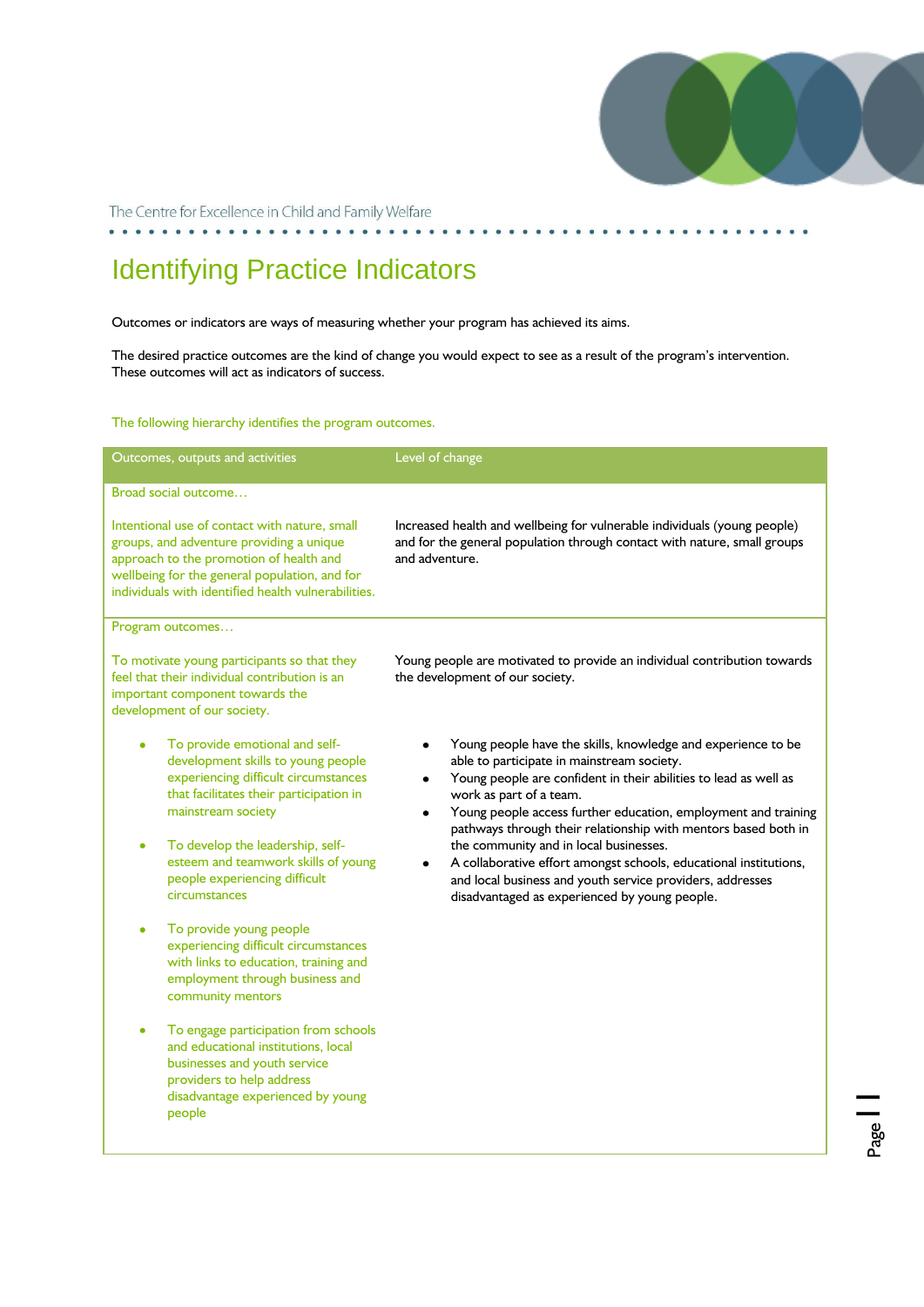

| Intermediate outcomes                  | For young people                                                                                             |  |
|----------------------------------------|--------------------------------------------------------------------------------------------------------------|--|
| The immediate outcomes expected by the | Increased self-esteem                                                                                        |  |
| program relates to three groups.       | Increased feelings of community connectedness<br>Developed goal setting, leadership and communication skills |  |
|                                        | Improved career opportunities                                                                                |  |
| Young people                           | Increased employment opportunities                                                                           |  |
|                                        | Re-engagement in education, social and community activities                                                  |  |
| <b>Mentors</b>                         |                                                                                                              |  |
|                                        | Improved physical fitness<br>Improved nutrition                                                              |  |
| The local community<br>٠               | Reduction in substance abuse                                                                                 |  |
|                                        | Increased positive relationships with families, peers and                                                    |  |
|                                        | community                                                                                                    |  |
|                                        | For mentors                                                                                                  |  |
|                                        | Developed mentoring skills                                                                                   |  |
|                                        | Increased feelings of personal achievement                                                                   |  |
|                                        | Increased ability to provide positive influence, support &<br>٠                                              |  |
|                                        | guidance to young people                                                                                     |  |
|                                        | Increased awareness on youth issues                                                                          |  |
|                                        | Developed social and professional networks                                                                   |  |
|                                        | For the local community                                                                                      |  |
|                                        | Stronger synergies amongst diverse members of the community                                                  |  |
|                                        | Increased atmosphere of trust and understanding                                                              |  |
|                                        | Positive interactions between local businesses and young people                                              |  |
|                                        | Stronger presence of young people in the local community                                                     |  |
|                                        | Increased awareness of the challenges faced by young people                                                  |  |
|                                        | Increased awareness of the challenges faced by local businesses                                              |  |
|                                        | Increased likelihood that young people remain in the community                                               |  |
|                                        | Decrease in unemployment issues                                                                              |  |
|                                        | Increased independence and resilience of young people                                                        |  |
| Immediate changes                      | For young people                                                                                             |  |
|                                        | Each youth participant has developed as per their individual                                                 |  |
| The immediate changes expected by the  | program goals                                                                                                |  |
| program relates to three groups.       | Disengaged young people are re-engaged in society                                                            |  |
|                                        | Opportunity to participate in a meaningful travel experience                                                 |  |
| Young people                           | through the Kokoda track                                                                                     |  |
|                                        | Enlightened by a stronger sense of Australian history through                                                |  |
| <b>Mentors</b>                         | experiencing the Kokoda track first-hand                                                                     |  |
| The local community                    |                                                                                                              |  |
|                                        | For mentors                                                                                                  |  |
|                                        | Mentoring is undertaken effectively                                                                          |  |
|                                        | Deeper understanding of youth and the issues they face                                                       |  |
|                                        | Opportunity to participate in a meaningful travel experience                                                 |  |
|                                        | through the Kokoda track                                                                                     |  |
|                                        | For the local community                                                                                      |  |
|                                        | Greater identification of young people in the local community                                                |  |
|                                        | Increase planning of young people in the development of the                                                  |  |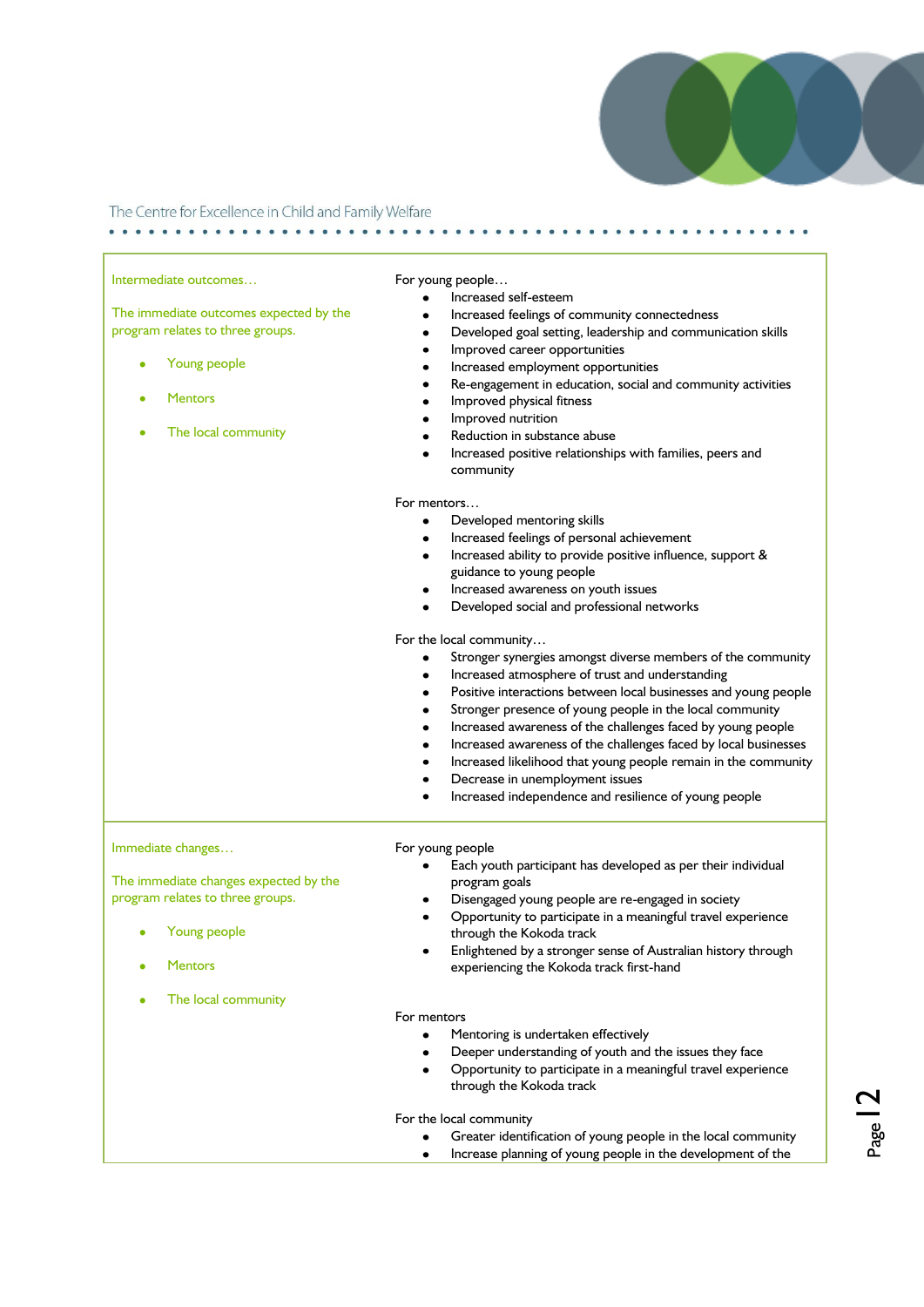

Page

The Centre for Excellence in Child and Family Welfare

. . . . . . . . .

|                                                              | community's future<br>Increase local community connection to Australia's history<br>through representation on the Kokoda track                                                                                                                                                                                                                                                                                                                                                                                                                                                                                                                                                                                                                                                                                                                     |  |
|--------------------------------------------------------------|----------------------------------------------------------------------------------------------------------------------------------------------------------------------------------------------------------------------------------------------------------------------------------------------------------------------------------------------------------------------------------------------------------------------------------------------------------------------------------------------------------------------------------------------------------------------------------------------------------------------------------------------------------------------------------------------------------------------------------------------------------------------------------------------------------------------------------------------------|--|
| Program activities<br>Activities that influence the outcomes | Risk management in terms of both the physical training and the<br>trip to Kokoda are critical to the success of the program. MASP<br>have a delegated Risk Management Committee (see appendices<br>for Terms of Reference) and on expedition the program uses the<br>Kokoda Sprit Risk Operations Manual (see appendices).<br>Ongoing funding for the management of the program as well as<br>the \$6,000 required for each mentor with a cost of \$5,000 for<br>each young person to Kokoda greatly impacts the program's<br>capability<br>The commitment of the local community to promote and<br>participate in the program is a key element to the program's<br>success. "Most of our mentors are people we know in the<br>community. About 80 to 90% of our advertising is word-of-<br>mouth from previous participants" Program Manager 2011 |  |
| Planning activities                                          | Recruited a committed Program Coordinator<br>Approach young people to participate<br>Recruit community based mentors<br>Coordinate weekly training/ group sessions<br>Develop and support fundraising activities<br>Murray to Moyne Bike Ride<br>1.<br><b>Community Event</b><br>2.<br>Phone book deliveries<br>3.<br>Sponsor a young person<br>4.<br><b>Community Donations</b><br>5.<br>Promote and develop community engagement                                                                                                                                                                                                                                                                                                                                                                                                                 |  |

 $.........$ 

### Profiling the Program

Profiles break down the program into its components and draw on existing evidence of effectiveness and an analysis of the practice's own outcomes to demonstrate how and why the program works.

The following profile framework is modified from the Australian Institute of Family Studies" Promising Practice Profiles Validation Template, as outlined in the "Promising Practice Profiles Final Report", June 2008. See: <http://www.aifs.gov.au/cafca/evaluation/pubs/pppfinalreport.pdf>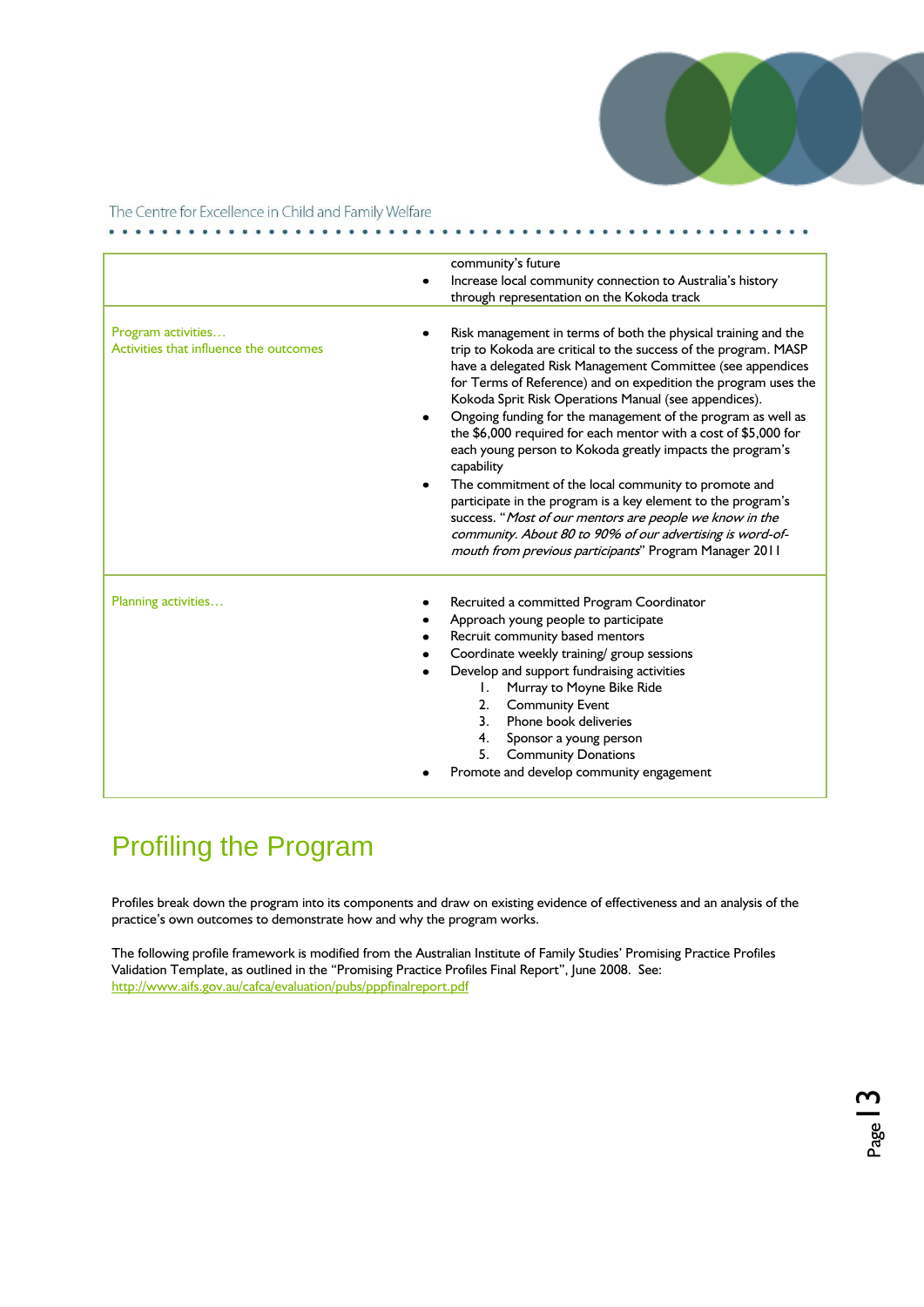

### Essential qualities

### **Program logic** Evidence of effectiveness and the control of the control of the control of effectiveness and the control of effectiveness and the control of effectiveness and the control of the control of the control of th

| Overview of<br>program                                                                                                                                                                                                                                                                                   | How and why<br>the program<br>works                                                                                                                                                                                                                                                                                                                                                                                                               | <b>Research Base</b>                                                                                                                                                                                                                                                                                                                                                                                                                                                                                                                                                                                                                                                                                                                                                                                                                                                                                                                      | <b>Client Outcomes</b>                                                                                                                                                                                                                                                                                                                                                                                                                                                                                                                                                                                                                         | <b>Evidence of outcomes</b><br>Testimonial (appendices) of increased self-esteem & community connectedness, goal setting,<br>$\bullet$                                                                                                                                                                                                                                                                                                                                                                                                                                                                                                                                                                                                                                                                                                                                                                                                                                                                                                                                                                                                                                                                                                                                                                                                                                                                                                                                                                                                                                                                                                                                                                                                                                                                                                                                                                                                                                                                                                                                                                            |
|----------------------------------------------------------------------------------------------------------------------------------------------------------------------------------------------------------------------------------------------------------------------------------------------------------|---------------------------------------------------------------------------------------------------------------------------------------------------------------------------------------------------------------------------------------------------------------------------------------------------------------------------------------------------------------------------------------------------------------------------------------------------|-------------------------------------------------------------------------------------------------------------------------------------------------------------------------------------------------------------------------------------------------------------------------------------------------------------------------------------------------------------------------------------------------------------------------------------------------------------------------------------------------------------------------------------------------------------------------------------------------------------------------------------------------------------------------------------------------------------------------------------------------------------------------------------------------------------------------------------------------------------------------------------------------------------------------------------------|------------------------------------------------------------------------------------------------------------------------------------------------------------------------------------------------------------------------------------------------------------------------------------------------------------------------------------------------------------------------------------------------------------------------------------------------------------------------------------------------------------------------------------------------------------------------------------------------------------------------------------------------|-------------------------------------------------------------------------------------------------------------------------------------------------------------------------------------------------------------------------------------------------------------------------------------------------------------------------------------------------------------------------------------------------------------------------------------------------------------------------------------------------------------------------------------------------------------------------------------------------------------------------------------------------------------------------------------------------------------------------------------------------------------------------------------------------------------------------------------------------------------------------------------------------------------------------------------------------------------------------------------------------------------------------------------------------------------------------------------------------------------------------------------------------------------------------------------------------------------------------------------------------------------------------------------------------------------------------------------------------------------------------------------------------------------------------------------------------------------------------------------------------------------------------------------------------------------------------------------------------------------------------------------------------------------------------------------------------------------------------------------------------------------------------------------------------------------------------------------------------------------------------------------------------------------------------------------------------------------------------------------------------------------------------------------------------------------------------------------------------------------------|
| To motivate<br>young<br>participants so<br>that they feel<br>their<br>individual<br>contribution is<br>an important<br>component<br>towards the<br>development<br>of our society,<br>inspired by<br>the men of<br>the Australian<br>forces and<br>their<br>commitment<br>on the<br>Kokoda track<br>WWII. | It provides<br>young people<br>$(14 - 18$ years<br>old) who are<br>experiencing<br>difficult<br>circumstances<br>with an<br>opportunity to<br>reconnect with<br>mainstream<br>society through<br>mentoring and<br>support from<br>members of the<br>local<br>community.<br>Mentoring is<br>provided over<br>12 months<br>through training<br>sessions that<br>prepare both<br>mentors and<br>mentees for the<br>challenge of the<br>Kokoda Track. | The relationship between<br>youth development and adult<br>mentoring is described as<br>'effective youth programs<br>(that) offer youth activities to<br>form relationships with caring<br>adults, relations that elicit<br>hope in young people. When<br>these programs provide as<br>well the opportunity for<br>youth to participate in<br>community development<br>activities, positive youth<br>development occurs (Clary &<br><b>Rhodes 2006)</b><br>'At the conclusion of a<br>wilderness therapy program,<br>students (adolescents) tend to<br>be strongly bonded with their<br>group; they also have a feeling<br>of personal empowerment<br>and a sense that others can be<br>trusted. Increased self-<br>knowledge is often reported,<br>as are alterations in one's<br>sense of values. It is common<br>for students to resolve to<br>change certain aspects of<br>their lifestyles and habit<br>patterns' (Lyman, Prentince- | • Provide emotional and<br>self-development skills to<br>young people<br>experiencing disadvantage<br>that facilitates their<br>participation in<br>mainstream society<br>· Develop leadership, self-<br>esteem and teamwork<br>skills of young people<br>experiencing disadvantage<br>• Provide young people<br>experiencing disadvantage<br>with links to education,<br>training and employment<br>through business and<br>community mentors<br>• Engage participation<br>from schools and<br>educational institutions.<br>local businesses and youth<br>service providers to help<br>address disadvantage<br>experienced by young<br>people | leadership and communication skills (see appendices)<br>Case study (appendices) demonstrating improved career & employment opportunities and re-<br>$\bullet$<br>engagement in education, social and community activities<br>Transcript of short film (appendices) demonstrating improved physical fitness / nutrition, reduction in<br>$\bullet$<br>substance abuse and increased positive relationships<br>Project Manager stated that "2010 saw more ongoing connection between mentees & mentors that<br>$\bullet$<br>any other year<br>For young people (MASP 2011)<br>From 2011, 56 young people have gone through the program<br>$\bullet$<br>Only 3 young people have left the district 4 are doing tertiary studies and 33 are still local<br>$\bullet$<br>$\bullet$<br>13 young people have gone onto training, education / employment pathways post the program<br>17 young people have been referred to other support services from connecting with the program<br>$\bullet$<br>On average 25 - 30 family members and friends attend the celebration event for the program each<br>$\bullet$<br>year<br>Approximately 12 young people have deterred from using or reduced use of substances as a result of<br>$\bullet$<br>participating in the program<br>All young people who participate in the program have increased their health and wellbeing over the<br>$\bullet$<br>12 month mentoring period. Many continue to maintain a healthy lifestyle and make more informed<br>decisions about things that negatively affect their health when the 12 month program finishes.<br>For mentors (MASP 2011)<br>From 2011, 68 mentors have participated in the program<br>$\bullet$<br>75 mentors have participated in the training<br>$\bullet$<br>Approximately 16 mentor and mentee relationships have continued post the program (as known to<br>the program)<br>For the local community (MASP 2011)<br>\$15,000 - \$18,000 have been raised each year from community fundraising activities<br>$\bullet$<br>The program been featured in local radio, newspaper and local TV 18 times<br>$\bullet$ |
|                                                                                                                                                                                                                                                                                                          |                                                                                                                                                                                                                                                                                                                                                                                                                                                   | Dunn & Gabel 1989)                                                                                                                                                                                                                                                                                                                                                                                                                                                                                                                                                                                                                                                                                                                                                                                                                                                                                                                        |                                                                                                                                                                                                                                                                                                                                                                                                                                                                                                                                                                                                                                                |                                                                                                                                                                                                                                                                                                                                                                                                                                                                                                                                                                                                                                                                                                                                                                                                                                                                                                                                                                                                                                                                                                                                                                                                                                                                                                                                                                                                                                                                                                                                                                                                                                                                                                                                                                                                                                                                                                                                                                                                                                                                                                                   |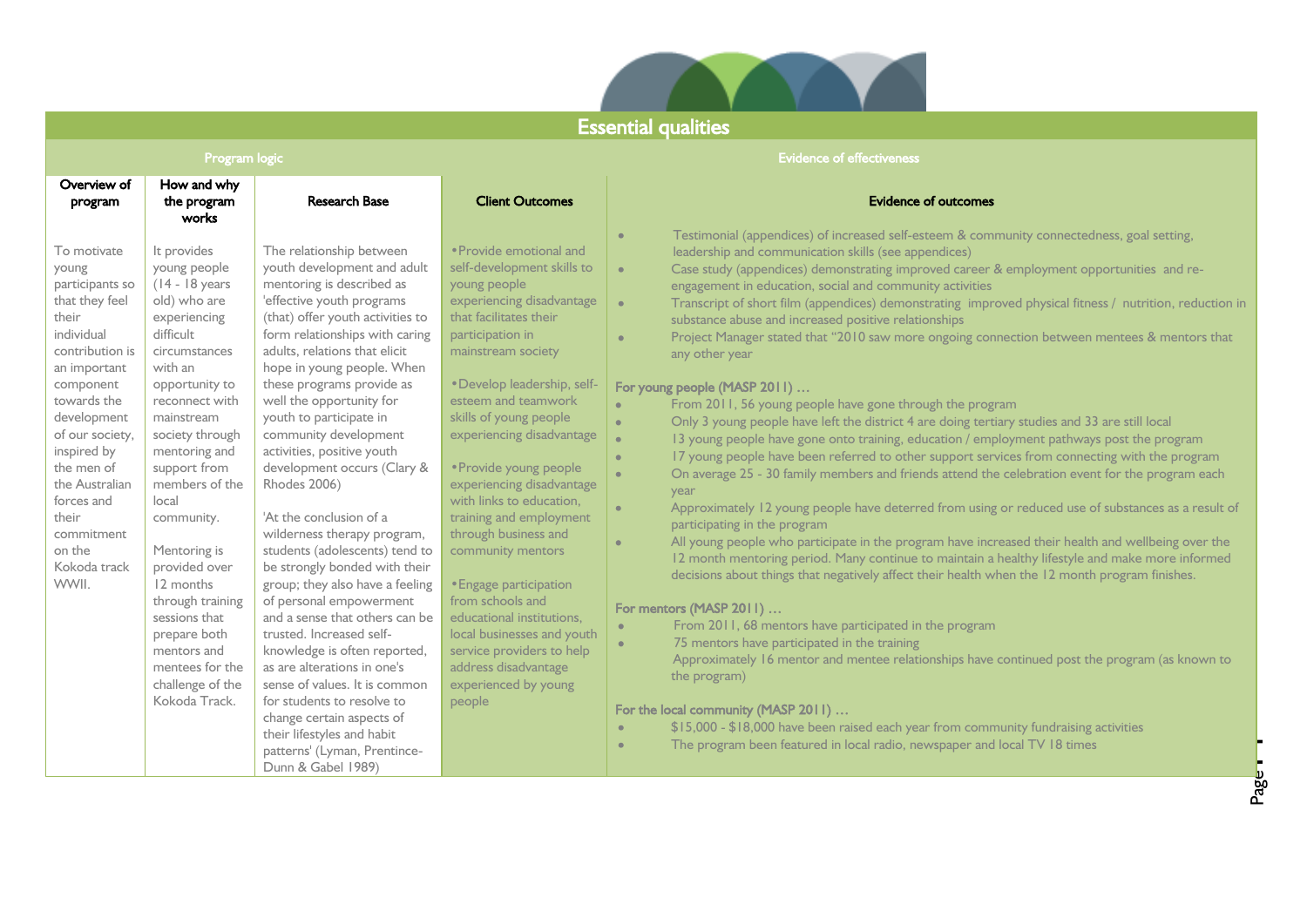

| <b>Additional qualities</b>                                                                                                                                                                                            |                                                                                                                                                                                                                                                                 |                                                                                                                                                                                                                           |                                                                                                                                                                                                                                                                                                                                                                                                                 |
|------------------------------------------------------------------------------------------------------------------------------------------------------------------------------------------------------------------------|-----------------------------------------------------------------------------------------------------------------------------------------------------------------------------------------------------------------------------------------------------------------|---------------------------------------------------------------------------------------------------------------------------------------------------------------------------------------------------------------------------|-----------------------------------------------------------------------------------------------------------------------------------------------------------------------------------------------------------------------------------------------------------------------------------------------------------------------------------------------------------------------------------------------------------------|
| Contributes to<br>evidence base                                                                                                                                                                                        | Program is<br>replicable                                                                                                                                                                                                                                        | Program is<br>innovative                                                                                                                                                                                                  | Program is<br>sustainable                                                                                                                                                                                                                                                                                                                                                                                       |
| Adds to the Australian<br>knowledge base of<br>Bush adventure<br>therapy.<br><b>Builds from</b><br>international<br>experiences of both<br>mentoring and<br>adventure therapy<br>adopting a rural<br>Victoria context. | As an emerging<br>practice this<br>program is<br>becoming more<br>relevant as<br>increased<br>numbers of young<br>people enter the<br>service system<br>with a diversity of<br>needs.<br>Program<br>information.<br>practices and<br>policies can be<br>shared. | The program<br>demonstrates the<br>importance of<br>mentoring in<br>conjunction with<br>the emotional and<br>self-development<br>skills of young<br>people using the<br>framework of<br><b>Bush Adventure</b><br>Therapy. | The program<br>experiences a high<br>level of<br>community<br>engagement to<br>promote and<br>support the<br>functioning of the<br>program.<br>The qualities of<br>the Program<br>Manager facilitate<br>a personal identity<br>to the program<br>that mentees.<br>mentors and<br>community alike<br>can safely develop<br>rapport with.<br>Mentoring<br>relationships have<br>the potential to<br>be life-long. |

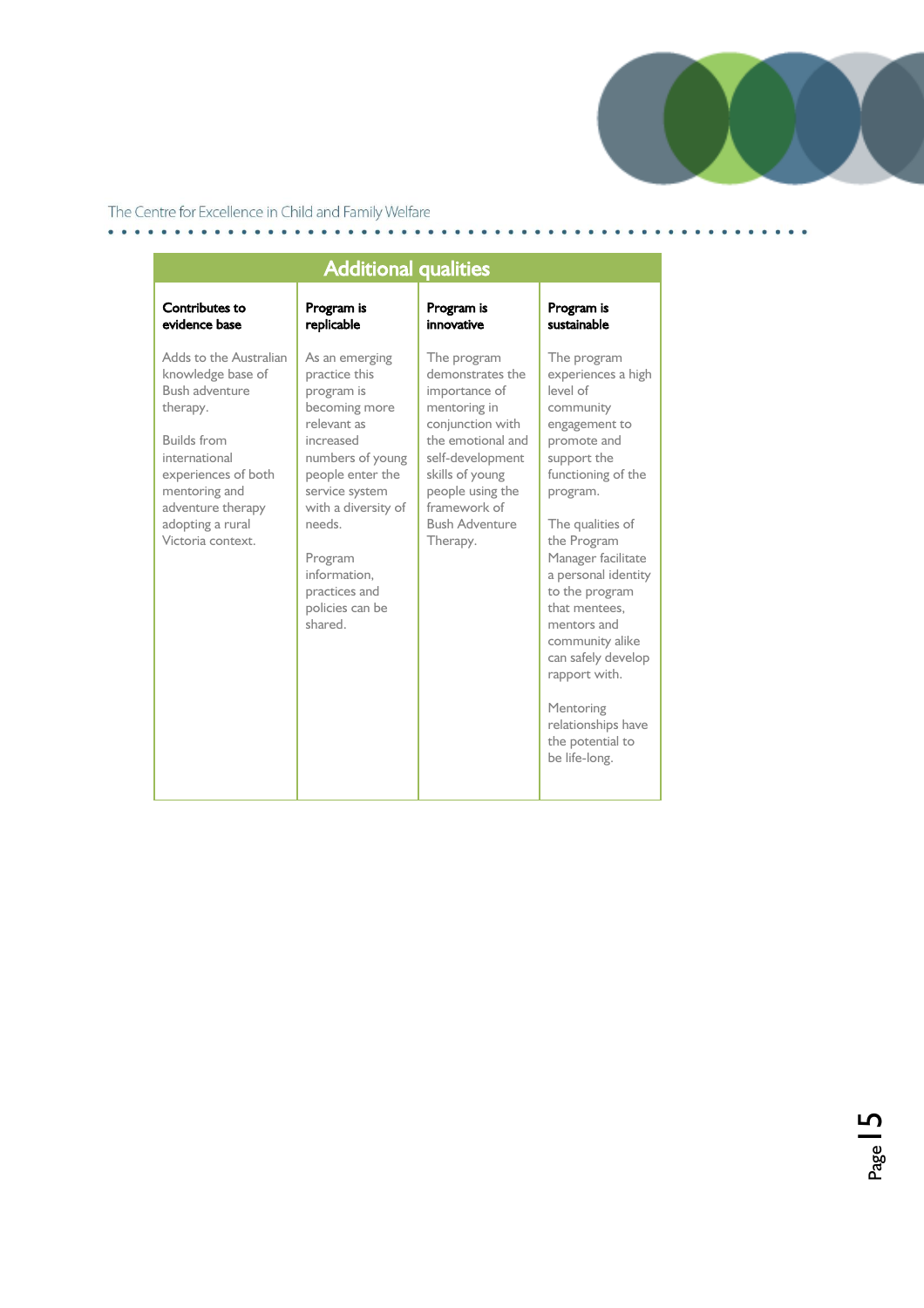

 $P_{\text{age}}$  | 6

The Centre for Excellence in Child and Family Welfare

### Bibliography and other useful materials

Cassidy J (1999). The Nature of a Child's Ties. In Cassidy J, Shaver PR. Handbook of Attachment: Theory, Research and Clinical Applications. New York: Guilford Press. pp. 3–20

Clear Horizon (2009). People Centred Program Logic Training Program.

Luthar, Suniya S.; Cicchetti, Dante; Becker, Bronwyn (2000). The Construct of Resilience: A Critical Evaluation and Guidelines for Future Work. Child Development 71 (3): 543–562.

Mallee Accommodation and Support Program (MASP)(2011) Kokoda Youth Mentoring Program: Policy and Procedures Manual MASP 2011

Mallee Accommodation and Support Program (MASP)(2011) Kokoda Youth Mentoring Program Manager Survey MASP 2011

Mallee Accommodation Support Program (2009) Second Year Evaluation Report Project: Kokoda Youth Leadership Program, Mildura Rural City Council Community Partnership Grant, August 2009

Mentor/National Mentoring Partnership (2005), How to Build a Successful Mentoring Program using the Elements of Effective Practice, USA, [www.mentoring.org/program\\_staff/research\\_corner/benefits\\_from\\_mentoring.php](http://www.mentoring.org/program_staff/research_corner/benefits_from_mentoring.php)

Office for Youth, Department of Planning & Community Development (2006) A Guide to Effective Practice for Mentoring Young People, State of Victoria, 2006

Pryor, A. & Carpenter, C. & Townsend, M. (2005) Outdoor education and bush adventure therapy: A socio-ecological approach to health and wellbeing. Australian Journal of Outdoor Education, 9(1), 3-13, 2005

Robyn Parker & Alister Lamont (2010) Evaluating Programs. Australian Institute of Family Studies, September 2010, 11pp. [http://www.aifs.gov.au/cafca/pubs/sheets/rs/rs1.html Downloaded 15/09/10](http://www.aifs.gov.au/cafca/pubs/sheets/rs/rs1.html%20Downloaded%2015/09/10)

Scott, Tanya (2009). Evaluation of the Kokoda Challenge Youth Program from 2005 to 2009. Kokoda Challenge Association Inc, December 2009

Soriano, Clark & Wise (2008). Promising Practice Profiles Final Report. Melbourne: Australian Institute of Family Studies.

Sue Funnell (1997) Program logic: an adaptable tool for designing and evaluating programs. Article in Evaluation News and Comment, vol. 6, issue 1, pages 5-17.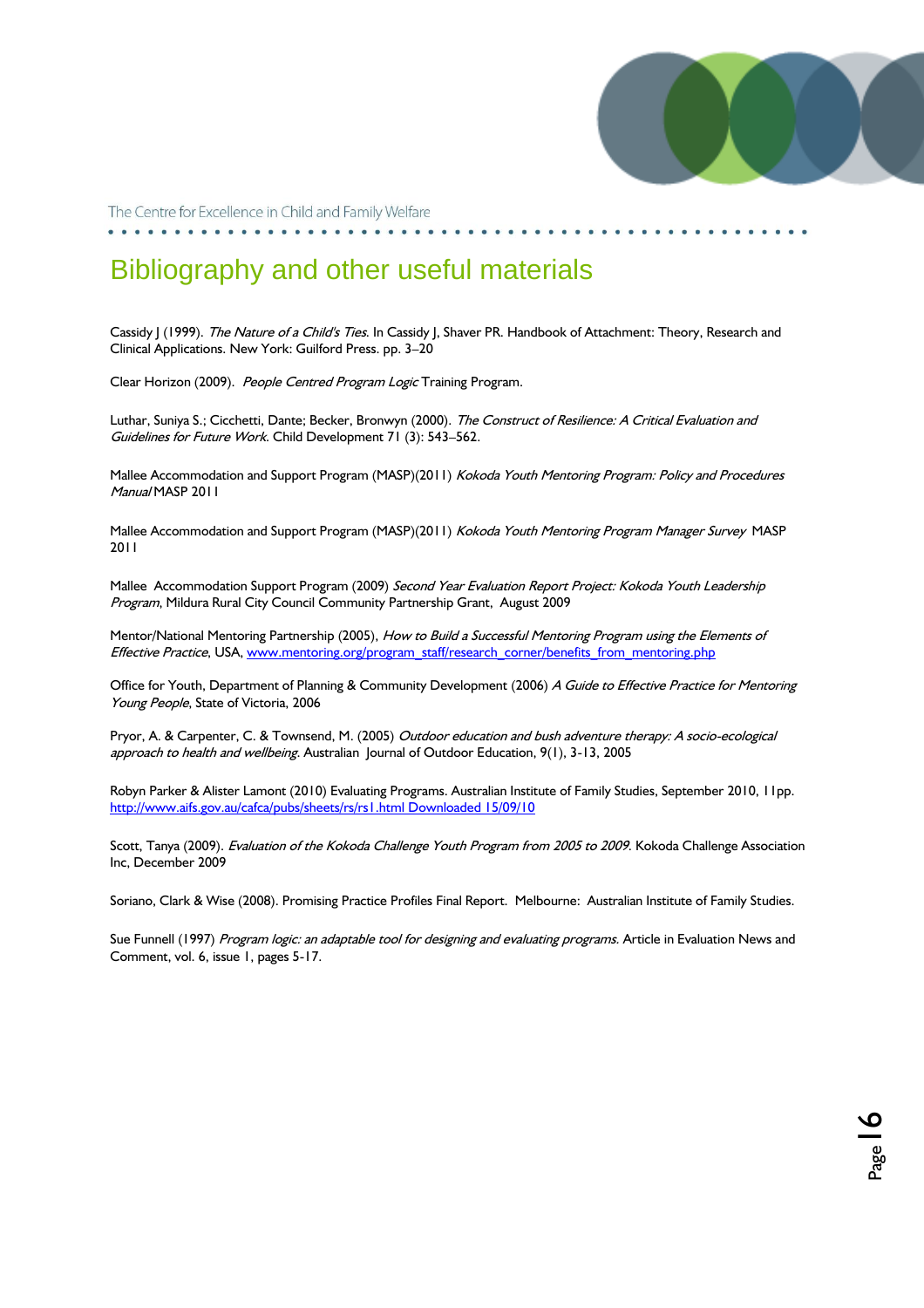

 $_{\rm Page}$  |  $7$ 

The Centre for Excellence in Child and Family Welfare

### Appendices one A Guide to Effective Practice for Mentoring Young People Mentor Screening Checklist

A well-structured, application process with clear documentation, including criteria for the selection of mentors reference checks for mentors by trained staff, which may include:

- character references  $\bullet$
- Working With Children Check (see section 4 Other Useful Information)
- $\bullet$ driving record checks
- criminal record checks where legally permissible a face-to-face interview

Questions could include:

- why do you want to become a mentor?
- previous volunteering background? With young people?
- what are your three most worthy and three least worthy attributes?
- what do you believe you can offer a young person?
- are you able to commit to meeting your mentee regularly for the agreed length of your mentor/mentee match?
- are you willing to commit to the program requirements including initial and ongoing training, reporting systems and feedback sessions?
- do you have any questions to ask me?

Suitability criteria based on the program"s statement of purpose and needs of the target population. Could include some or all of the following:

- character references
- personality profile
- skills identification
- gender/age
- language and cultural requirements
- level of education/academic standing
- career interests
- motivation for volunteering submitting the mentor application pack, including
- personal references
- employment history

Criteria for screening out unsuitable applicant mentors that could include:

- the obvious reasons: a relevant criminal record, history of child abuse etc  $\bullet$
- questionable motives: to increase status, gain reward, sort own problems  $\bullet$
- inappropriate skills
- $\bullet$ lack of availability

A process for informing inappropriate volunteers that they will not be selected for the program. This could include:

- offering other volunteer opportunities within the organisation
- explaining "We have no suitable mentee match for you at this time."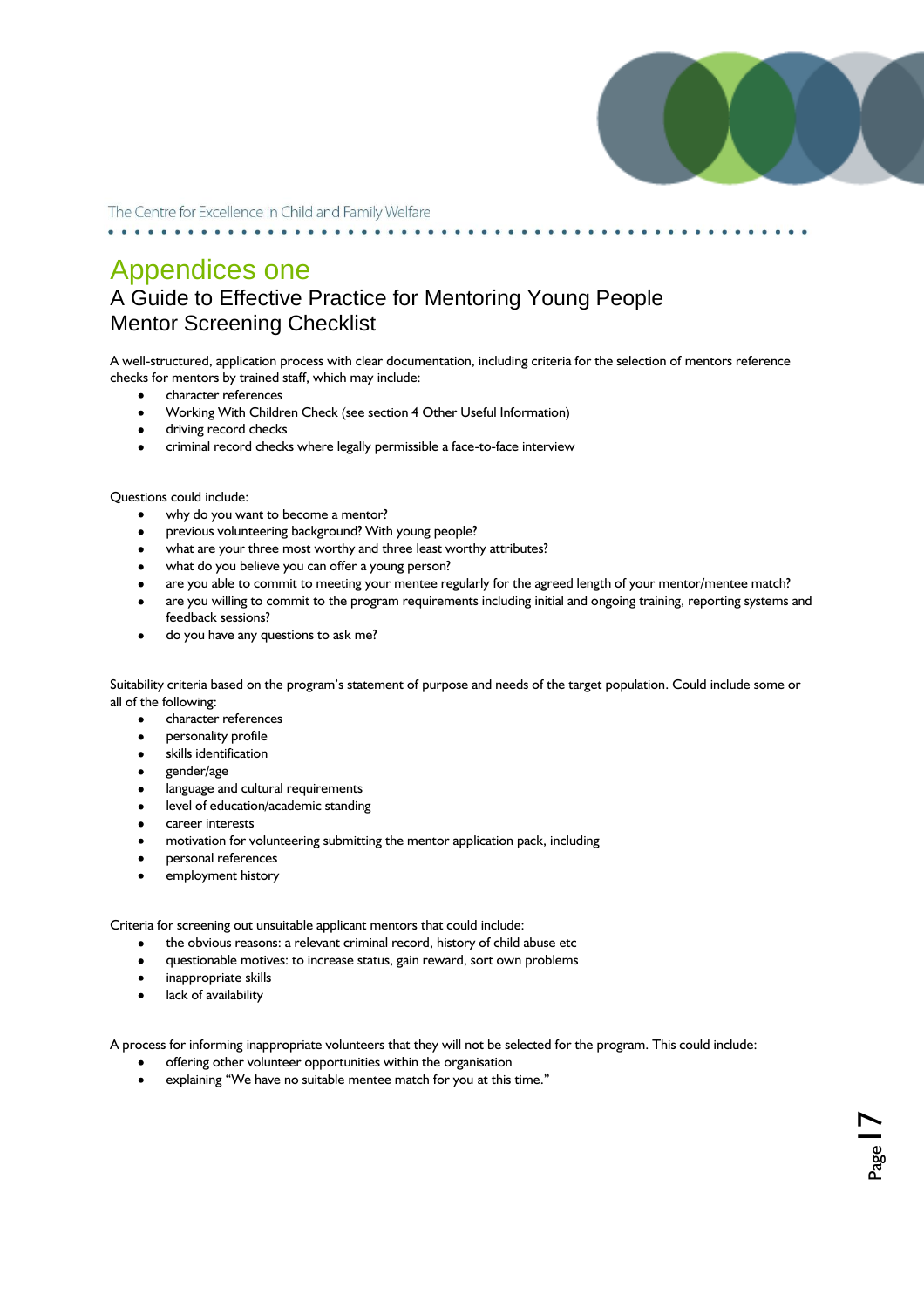

### Appendices two Risk Management Committee Terms of Reference (May 2011)

#### 1. Role

The Risk Management Committee is a committee of the Board of Mallee Accommodation & Support Program (MASP).

The Committee's role is to assist the Board of Management in discharging its responsibility of oversight and corporate governance of the organization. In so doing, the Committee is responsible to the Board.

A key role of the Committee is to provide reasonable assurance to Board members that MASP"s core business goals and objectives are being achieved in an efficient and economical manner, within an appropriate framework of internal control and risk management.

The Committee does not replace or replicate established management responsibilities and/or delegations, nor the reporting lines and responsibilities approved by the Board.

#### 2. Objective

The Committee"s objective is to oversee MASP"s risk management systems, practices and procedures to ensure effectiveness of risk identification and management and compliance with internal guidelines and external requirements.

### 3. Membership

The Committee shall comprise the following members:

- Board Member (Chairperson)
- Board Member X2
- CEO
- Senior Manager
- Continuous Improvement & Training Co-ordinator
- Corporate Services Manager

#### Collectively, the Committee shall possess:

- A high level of understanding of risk management and corporate governance.
- Knowledge of MASP"s operations, practices and internal controls and its operating environment.
- A demonstrated sense of probity and ethical conduct;  $\bullet$
- 4. Meetings
- a) Meetings of the Committee shall be held four times per calendar year.
- b) The Chairperson will call a meeting of the Committee if so directed by the Board.
- c) The Chairperson will call a meeting of the Committee if so requested by any Committee member.
- 5. Responsibility & Duties

a) The Committee shall consider any matters relating to the identification, assessment, monitoring and management of risks associated with the operations of MASP that it determines to be appropriate.

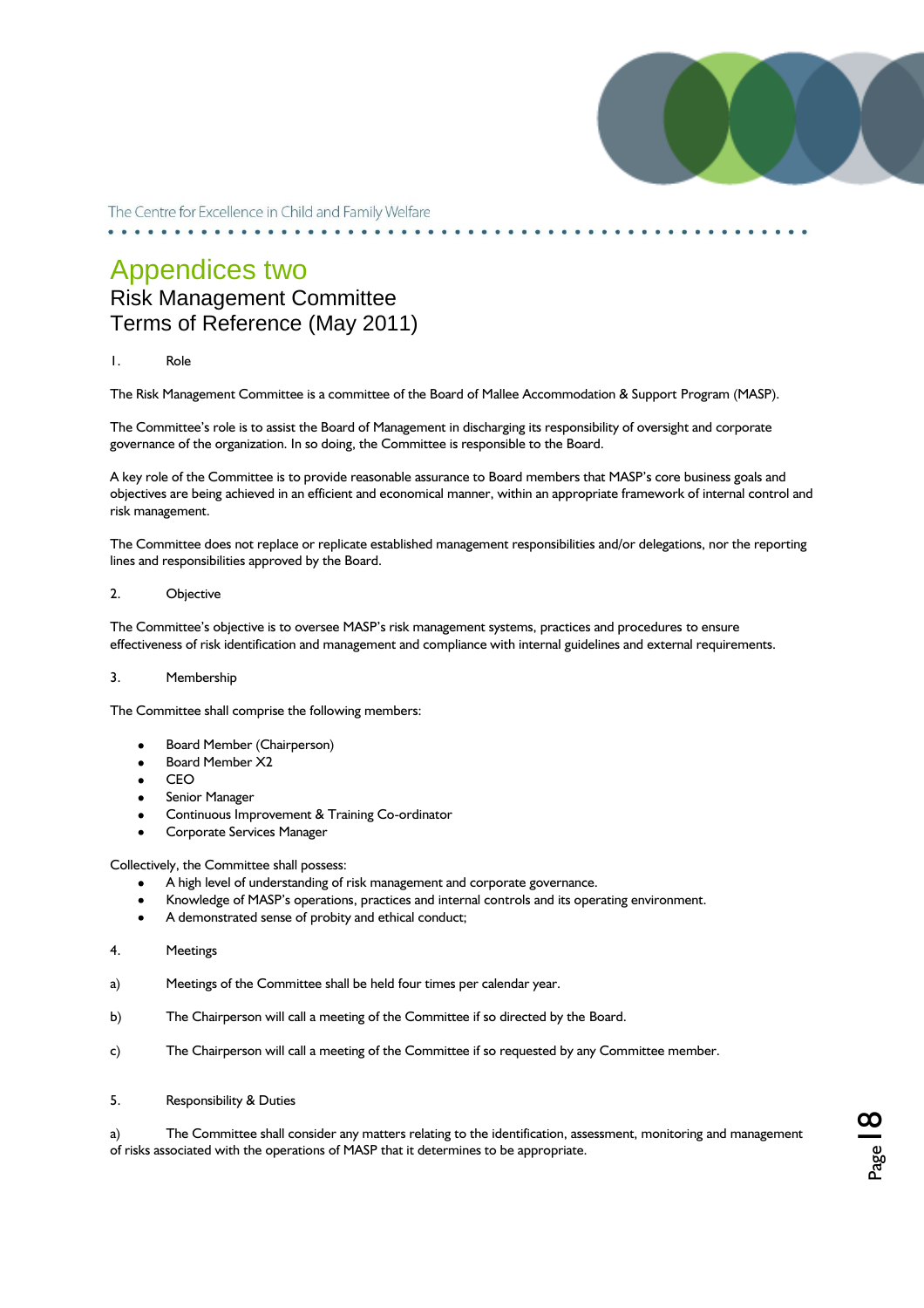

#### b) In addition, the Committee shall examine any other matters referred to it by the Board.

c) The duties of the Committee shall include:

i) assessment and monitoring of all risks associated with the operations of MASP across a broad range of risk categories including the following:

#### 1. Assets

Risks related to the management and maintenance of MASP"s physical assets, buildings or equipment.

#### 2. Business Environment

Risks relating to changes in external factors including government policy, law, technology and competitive forces that have the capacity to impact on MASP"s objectives.

#### 3. Efficiency & Management

Risks relating to the operation of normal management policies and processes, staff changes and unnecessary expenditure.

#### 4. Financial

Risks relating to the financial management or transactions including contracts with other parties, fraud, theft, conflict of interest, duplicated payments and 'ghost' employees.

#### 5. Health & Safety

Risks relating to the safety, occupational health and well-being of MASP"s clients, staff, volunteers and visitors.

#### 6. Human Resources

Risks relating to the process or consequences of recruitment difficulties, staff turnover and organizational change.

#### 7. Legal & regulatory

Risks relating to non-compliance with acts of law and regulations or internal policies and procedures.

#### 8. Liability

Risks relating to legal action against MASP or its officers resulting from services, products or information provided.

#### 9. Operational

Risks relating to failures in the provision of MASP services, loss of members, donors and the non attainment of key goals and objectives.

#### 10. Public relations & reputation

Risks relating to the generation of adverse publicity, depletion of goodwill, stakeholder dissatisfaction and organization reputation.

#### 11. Technology

Risks related to the security, function or management of technological systems and processes.

#### 12. Governance

Risks associated with poor leadership structures, competence or behavior.

- ii) development and implementation of internal compliance and control systems and procedures to manage risk;
- iii) assessment and monitoring of the effectiveness of controls that have been implemented;
- iv) to ensure that major risk exposures are reported to the Board in a timely manner;
- v) to review and make recommendations to the Board in relation to risk management;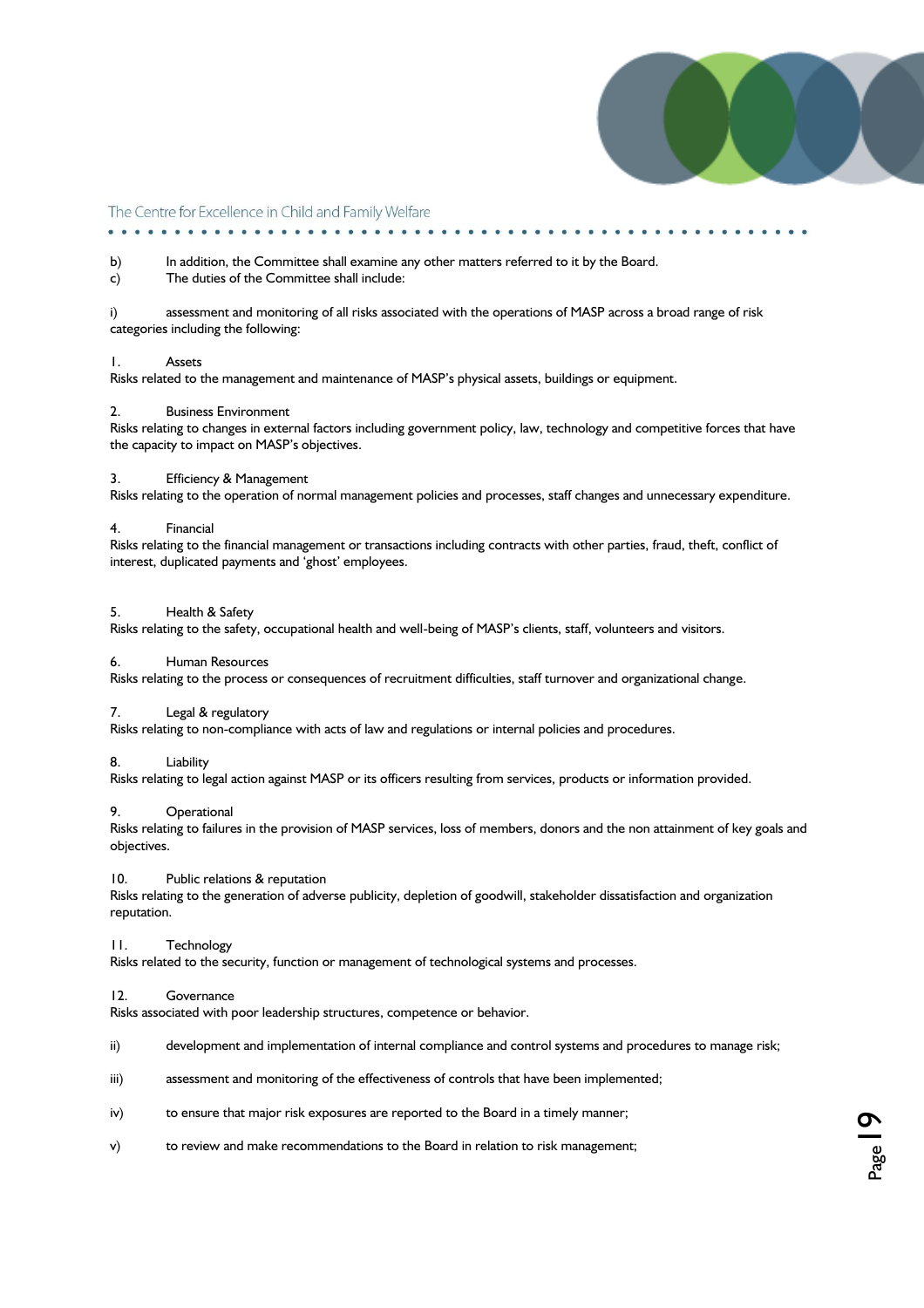

 $_{\rm Page}$ 20

The Centre for Excellence in Child and Family Welfare

vi) to consider and make recommendations to the Board in connection with the compliance by MASP with the Risk Management Strategy;

vii) to report to the Board on any material changes to the risk profile of MASP;

viii) to monitor and refer to the Board any instances involving material breaches or potential breaches of MASP"s Risk Management Strategy;

ix) to receive reports from management on all suspected and actual frauds, thefts and breaches of law, regulations, service agreements or agency policies and procedures.

x) to undertake an annual review of MASP"s risk management framework and to make recommendations to the Board in connection with changes to be made to MASP"s Risk Management Strategy.

d) The Committee shall have the authority to seek any information it requires in order for it to fulfill its role. Any information sought without the knowledge and approval of the CEO shall require a resolution from the Board to proceed. Any officer or employee of MASP contacted directly for information under these circumstances shall provide a response within a reasonable timeframe.

e) The Committee is authorized to take such independent professional advice as it considers necessary.

f) The Committee shall make recommendations to the Board but shall have no executive powers i.e. the Committee does not have the authority to take or enforce decisions or policies and ensure that they are carried out as intended.

6. Review

a) These Terms of Reference shall be reviewed annually by the Board of Management.

b) A copy of these Terms of Reference shall be posted on MASP"s website and will be available upon request.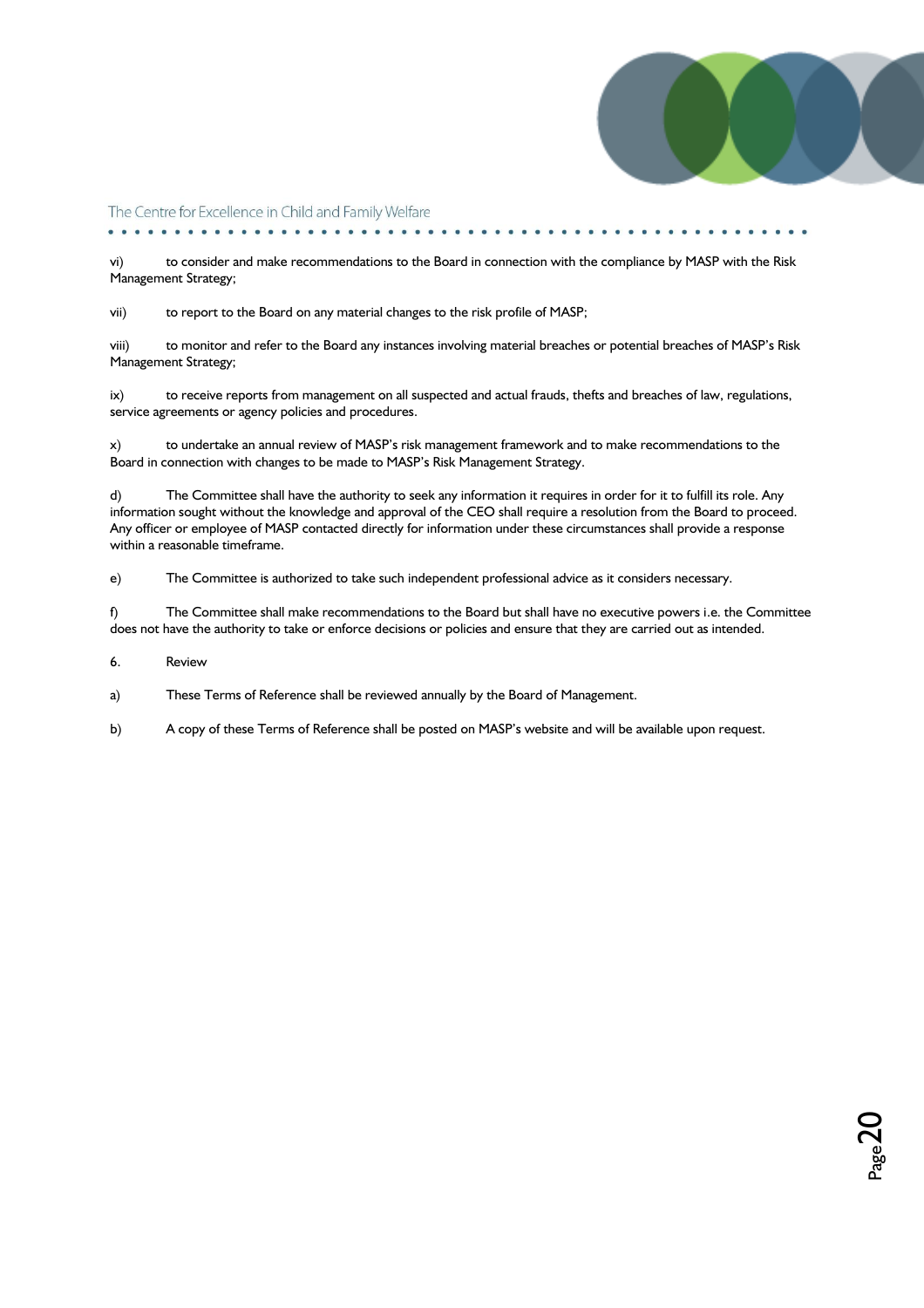

 $_{\rm Page}$ 21

The Centre for Excellence in Child and Family Welfare

### Appendices three Kokoda Spirit Pty Ltd "Operations Manual" Risk Management Analysis

#### Step One Hazard Identification

1. Reported injuries from 2004-June 2007 We have had 73 treks out in this period with 594 Trekkers

- a) April 2007: Client was found after investigations and discussions with trekker to have diabetes. His medication was not controlling the Diabetes. Decision was made to evacuate trekker back to Port Moresby Private Hospital for observation and treatment. Medivac Helicopter was called in for pick up.
- b) April 2007: Client slipped and twisted knee. After first aid treatment administered by leader it was decided that trekker should return to Port Moresby for treatment. Medivac Helicopter called in for pick up.
- c) April 2006: Three clients experienced cases of trench foot due to wet boots. Clients were able to complete the walk with daily care and dressings. All made full recovery after taking the prescribed medication.
- d) April 2006: Client had become dehydrated. This was caused through a stomach bug that caused diarrhoea and vomiting. Client was treated by leader. Decision was made to evacuate as a precaution.
- e) October 2005: Client dislocated finger on tree on down hill descent. Finger treated, client continued on trek.
- f) There have been a number of small scratches, bruises and blisters over the years, that have been locally treated by the Trek Leader.

#### 2. Hazard Register

- a) Fast flowing rocky rapids
- b) Overhanging branches and roofing timber
- c) Submerged logs and rocks
- d) Slippery rocks, roots and surfaces under foot
- e) Steep slopes and drop offs
- f) Uneven surfaces and muddy conditions
- g) Snakes, ticks, bees, mosquitoes, general stings and bites.
- h) High rainfall causing rise in water level and flooded streams
- i) High wind causing falling branches and hazardous conditions
- j) Ropes to bivvies
- k) Cooking fires and hot liquids
- l) Kerosene lights
- m) Sun exposure and/or heat
- n) Skill level of swimmers
- o) Fitness/Skill level of clients
- p) Specific hazards of particular swimming and fishing locations
- q) Dehydration and fatigue
- r) Falls due to uneven ground, bivvy ropes, obstacles, log bridges, village house steps and rotten bush dunny logs.
- Inappropriate behaviour on canoes, looking at war ruins, around camp ground, or walking
- t) Remote location of trails and camps
- u) Unexploded war ordinance
- v) Navigational error.
- w) Attack by rascals. This may take the form of individual attack or attack by a gang. (Rascals are the criminals that take advantage of the decline in the ability of the law enforcement agencies of PNG to protect the
- x) general public). Motivation for attack will vary but robbery is the most common.
- y) Exposure to tropical diseases in general as well as exposure to malaria and other mosquito born parasites. Exposure to dysentery and communicable diseases.
- z) Remote isolated terrain with distant access to medical help and services.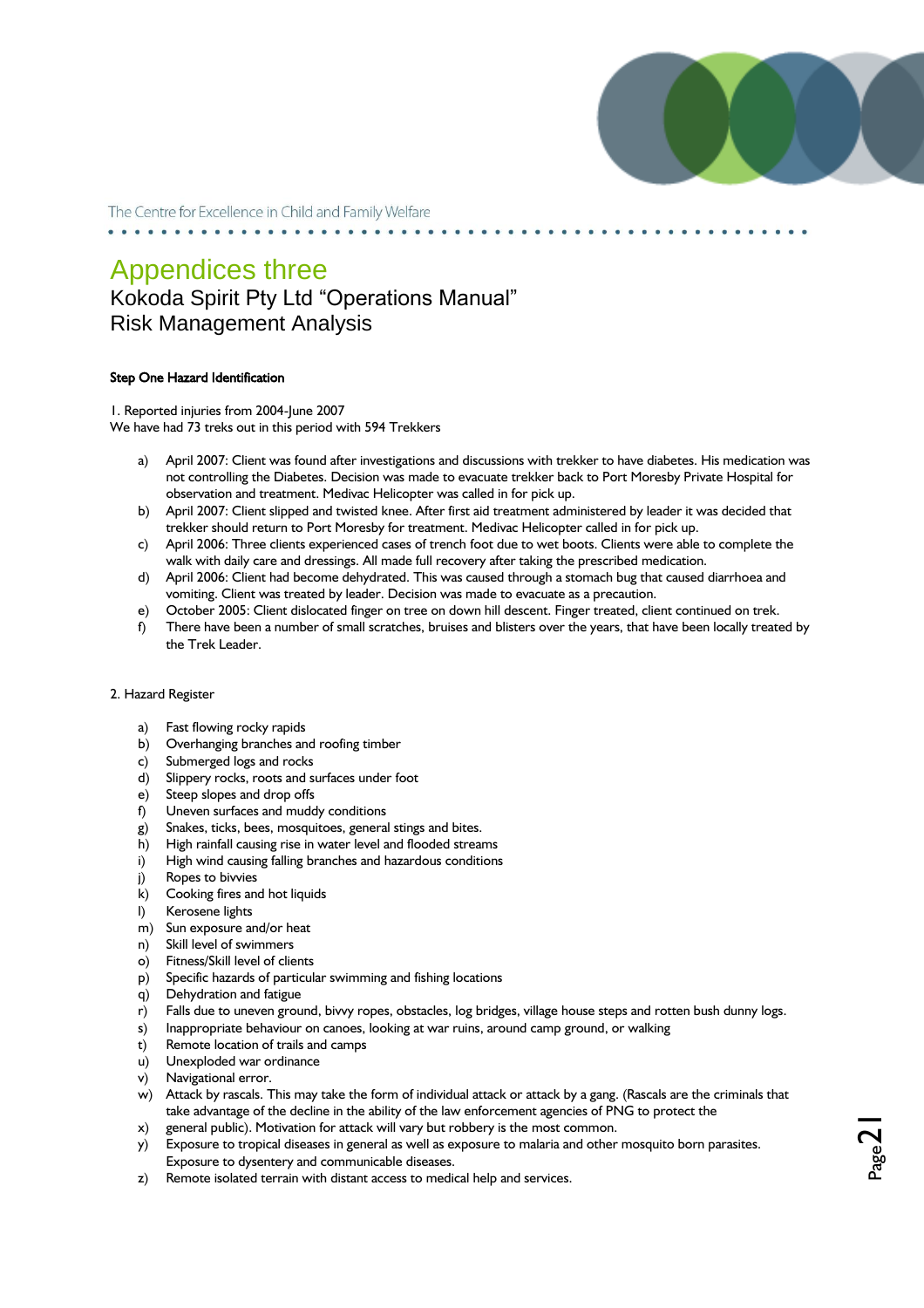

aa) Non roadworthy transport vehicles

- bb) Dangerous terrain for air transport
- cc) Contaminated water
- dd) Cold

#### Step Two Risk Assessment

The Kokoda Track expedition as organised by Kokoda Spirit, inevitably involves risk factors that clients, used to operating in western European society, may find unacceptable. For this reason they are all required to sign a legal waiver that indicates that they are aware of the nature of the trek they are taking on. This trek takes place in rugged terrain where there is little normal medical or paramedical assistance available. The expedition is in isolated country where outside help may be considerably delayed.

Communications may be difficult and medical assistance may be hindered by bad weather and difficult terrain. By nature the trip is demanding and, depending on the clients physical condition, may require prior training. If clients have not prepared themselves adequately or have underestimated the level of difficulty it will have repercussions throughout the whole group. Papua New Guinea does not have a good record regarding law and order.

The safety of clients within urban areas and the hinterland requires a much higher level of vigilance than would otherwise be required. First aid will always be subject to the ability of the leader and will be limited to the level of training provided for a First Aid Certificate.

Clients will need to be aware that emergency help will involve medical help by air evacuation using plane or helicopter. Each client will need to provide evidence of a travel insurance policy that will provide adequate cover in the event of a medical emergency.

| Consequences                                                                                 | Exposure                                                       | Probability                                                    |  |
|----------------------------------------------------------------------------------------------|----------------------------------------------------------------|----------------------------------------------------------------|--|
| Injury/drowning<br>a)<br>Injury<br>b)<br>Injury<br>C)<br><b>Injury</b><br>d)<br>Injury<br>e) | Occasionally<br>Fairly Often<br>Fairly Often<br>Often<br>Often | Possible<br>Possible<br>Possible<br>Quite Possible<br>Possible |  |

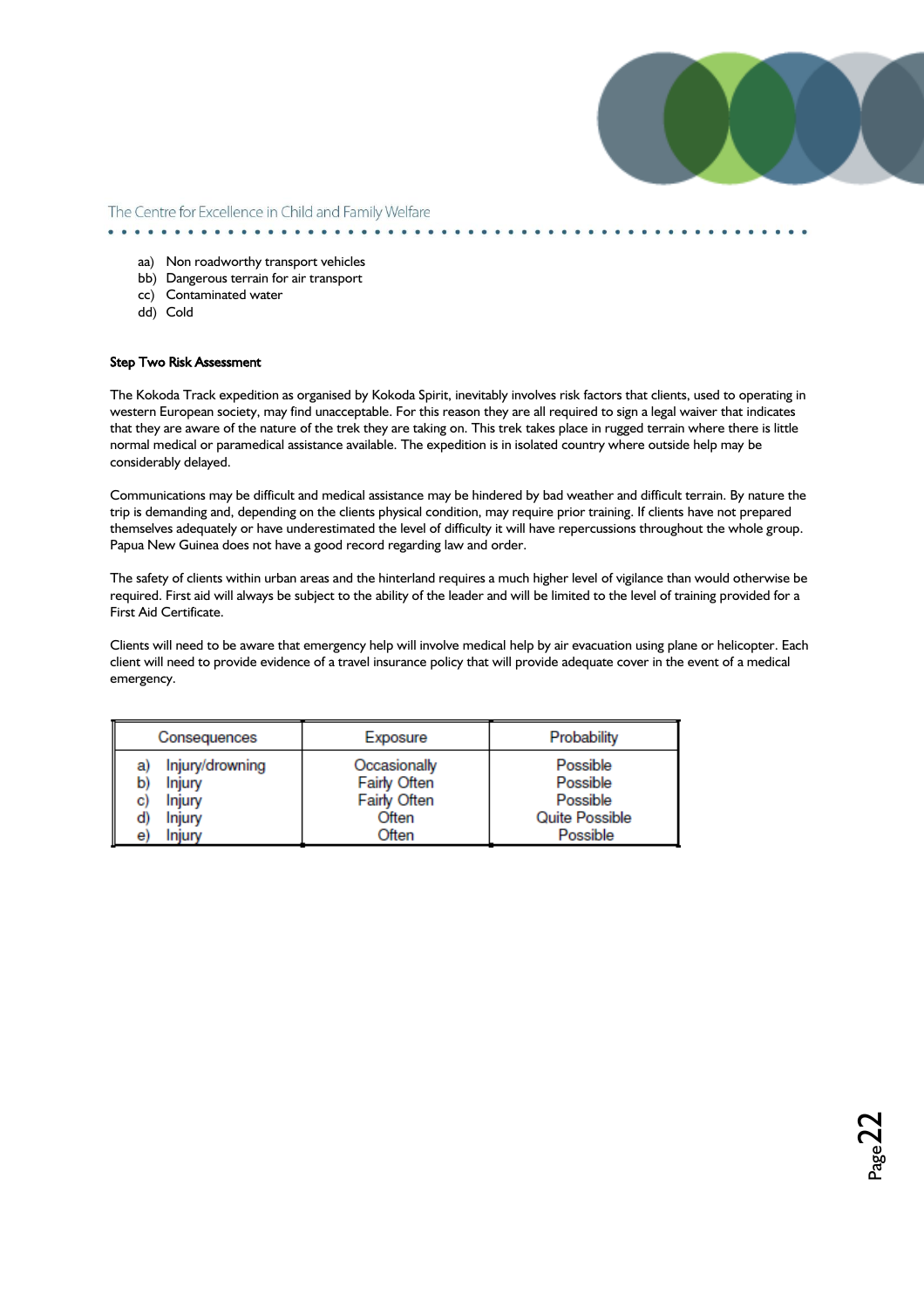

| f)  | Injury                   | Often                                          | <b>Quite Possible</b> |
|-----|--------------------------|------------------------------------------------|-----------------------|
| g)  | <b>Illness</b>           | Intermittently                                 | Possible              |
| h)  | Injury/drowning          | Occasionally                                   | Unlikely              |
| i)  | Injury/severe            | <b>Very Rarely</b>                             | Unlikely              |
| j)  | <b>Injury</b>            | Often                                          | Possible              |
| k)  | <b>Injury</b>            | Often                                          | Possible              |
| D   | Injury                   | <b>Evenings Only</b>                           | Possible              |
| m)  | Injuries & Illness       | Daily                                          | Quite possible        |
| n)  | Injury/drowning          | Coastal areas only                             | Unlikely              |
| O)  | Injury                   | Daily                                          | Possible              |
| p)  | Injury/severe            | Occasionally                                   | Possible              |
| q)  | Injury/illness/severe    | Fairly constant                                | Quite possible        |
| r)  | <b>Injury</b>            | Continuously                                   | Likely                |
| s)  | <b>Injury</b>            | Occasionally                                   | Possible              |
| t)  | Delay in                 | Continuously                                   | Near certainty        |
|     | professional care        |                                                |                       |
|     | for patient              |                                                |                       |
| u)  | Injury/death             | Occasionally                                   | Possible              |
| v)  | Missing person           | Occasionally                                   | Possible              |
| W)  | Injury/death             | Occasionally                                   | Possible              |
| x)  | <b>Illness</b>           | Often                                          | Possible              |
| y)  | Deterioration of         | Continuous                                     | Certainty             |
|     | illness or injury        |                                                |                       |
| z)  | Injury/death             | At start and finish                            | Possible              |
|     | a1) Injury/death         |                                                | Possible              |
|     |                          | Domestic flight or in case<br>of an evacuation |                       |
|     | b <sub>1</sub> ) Illness |                                                |                       |
|     |                          | Occasionally                                   | Possible              |
| c1) | drop in body             | Occasionally                                   | Unlikely              |
|     | temperature              |                                                |                       |
|     | leading to death         |                                                |                       |

- 1. Clients are 15 years of age or over and come from a wide range of cultures and backgrounds.
- 2. Clients start the trek with a wide range of physical abilities and personal fitness levels.
- 3. Similar treks have been conducted by other companies on a yearly basis since 1987.
- 4. The treks take place from March to November to take advantage of the cooler drier conditions that often occur during these months.
- 5. There is a plentiful supply of clean stream water on most of The Track. Clients are advised that it is impossible to guarantee pure water at all times and they are advised to sterilise all water regardless of the source. Where water is suspect it is sterilized for them by boiling (this happens in Buna) or they are instructed to use purification drops/tablets. Any water from slow running streams or streams that have human habitation higher up is regarded as contaminated water. Ground water at Buna is regarded as contaminated. Piped water at villages en route is considered clean as the water is all gravity fed from clean mountain water streams.

### Step Three Risk Control

a) No clients are to cross any stream until it has been surveyed by the group leader and a safe crossing point has been established. If there is danger to the clients from current, slippery rocks or height above the stream then steps will be taken to reduce the risk. This will include some or all of the following; the stretching of a safety line, the unbuckling of waist straps on back packs, transportation of clients back packs by carriers, placement of carriers as catchers at strategic points and individual assistance for each client by a carrier. If the risk of crossing is considered too great then an emergency camp is

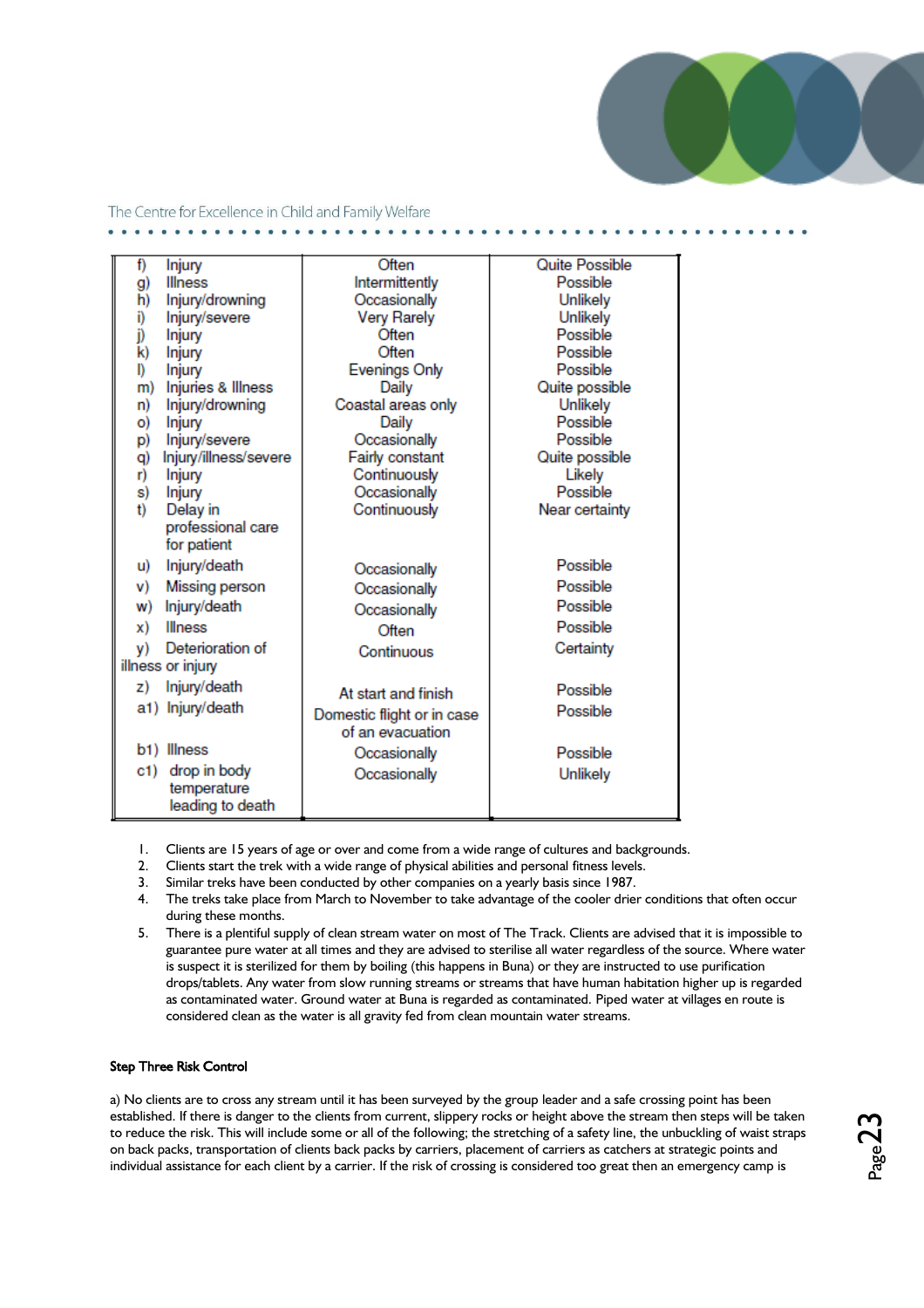

. . . . . . . . . . . . . . . .

established and the whole group waits till the water level drops to a safe level. Most flooding streams will rise and fall quickly in this part of the world.

b) A warning to clients to be careful as the wearing of a hat can hide low overhead branches and roof timbers in village guest houses.

#### c) As for a) above.

d) The leader warns the group at the start of difficult sections that care is required. On steep down hill sections clients are shown how to slide safely and use the base of the back pack as a brake. Walking sticks are cut for those who need them for added stability on uneven surfaces...

e) The leader warns clients to be careful where there are steep drop offs. Walkers are told to never walk by themselves. Where there is unacceptable risk back packs are carried for the clients and a security rope placed over the section.

#### f) As for a, d and e).

g) A general warning to be on the lookout is given at the beginning of the trip and at appropriate times throughout. The Leader has a current Senior First Aid Certificate and the medical records we carry indicate any particular allergies to bites and the care required.

h) and i) The Leader monitors the local situation and takes appropriate action to minimise the risk. See a)

j), k) and l) General movement around the immediate camp is kept to walking pace and clients are reminded of these hazards on a regular basis. Where possible, the food preparation is performed in a separate area away from the social and sleeping areas of the camp or guesthouse.

m) All members of the expedition should wear hats with a brim so that protection is provided to the ears, back of the neck and face. A broad spectrum sunscreen should be applied to exposed areas of the skin with reminders for re application where appropriate. A shirt with collar should be worn for all activities including swimming. Clients should be encouraged to be pro active in their personal sun protection measures.

#### n) N/A

o) There will always be a large range of ability and skill levels within any group of Kokoda Track walkers. Leaders will need to cater for this in their own leadership style. This will be done using one or more of the following techniques. Organising side activities that extend clients who are very fit, allowing groups to spread out up long hard ridgelines when this is safe, placing slower people at the front of the group when appropriate, continuous encouragement for those who are finding it difficult, temporary weight relief from back pack, arrangement of extra carrier, spreading a persons weight around other group members or carriers. Kokoda Spirit reduces this possibility by assisting clients with pre-trip training advice.

p) See n) above. The leader who is designated 'lookout' is required to check for specific hazards and to judge whether an area is appropriate for swimming. Clients are informed of the potential dangers and a verbal assessment of their swimming capability is gained. Clients are informed swimming is at their own risk.

q) All participants should carry three by one litre water containers and are reminded at meal breaks of the need to maintain a high level of liquid intake. In addition the leader will monitor client performance. Clients are encouraged to observe each other and to report to the leader if anyone shows symptoms of dehydration or marked fatigue. It is the task of the group leader to remind clients to fill up when there are extended sections with no available water. The group leader must also make clear to clients safe water supplies and warn when it is compulsory to sterilize water. It is important that the leader monitors the boiling of drinking water and that a clear explanation of the use of drops/tablets is given.

r) Group Members are warned at the beginning of the trip that a higher level of care of movement is required in the bush than in the city especially because of the distance from professional medical help and this is reinforced at the nightly debrief. Clients are encouraged to get one of the carriers to check the safety of logs before placing trust in them. It is the

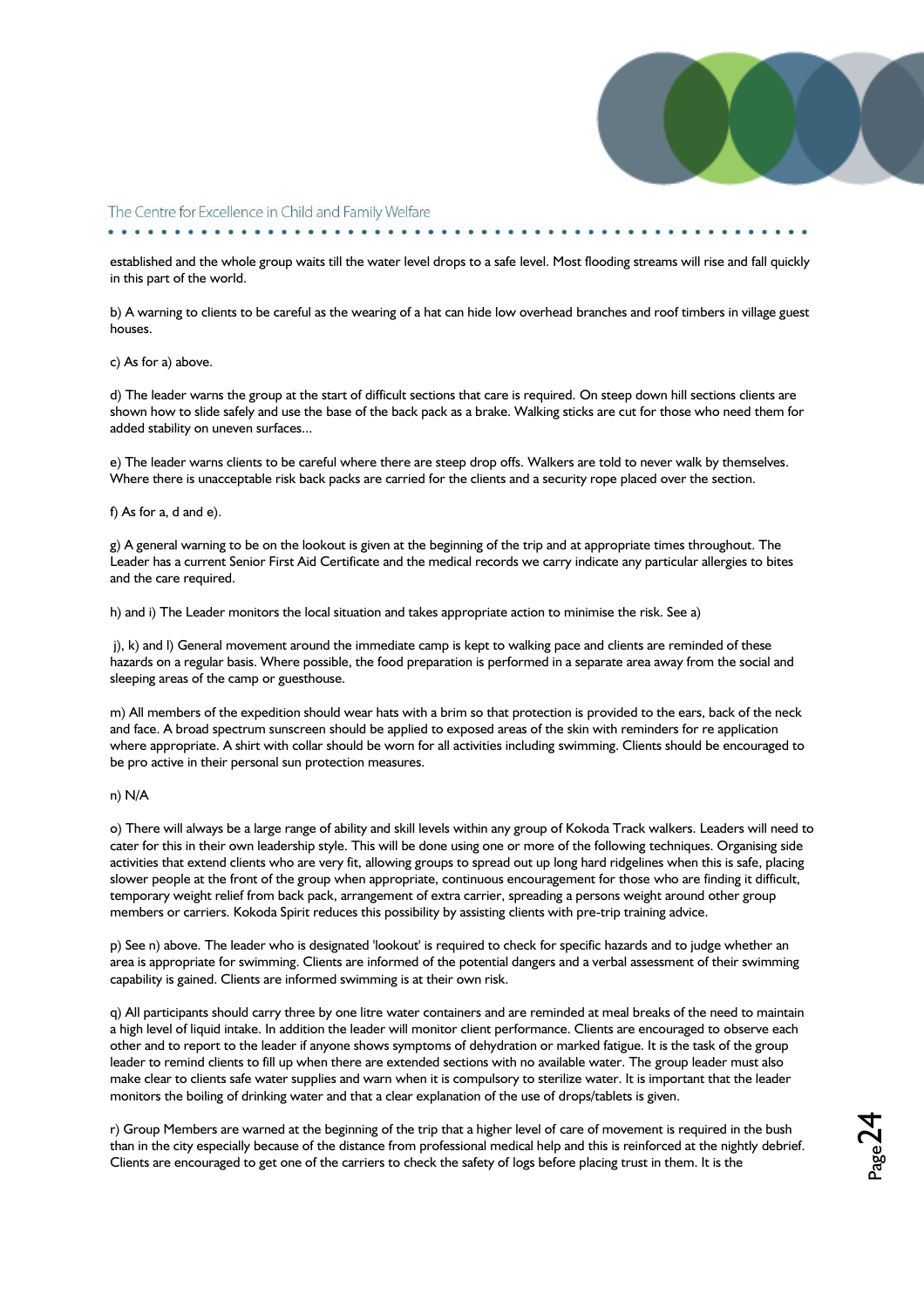

responsibility of the group leader to check out the general safety of the camp/guesthouse area before clients make regular use of the area. Any client wishing to canoe at Buna will be accompanied by a local canoeist (fisherman) Non-swimmers will be informed that canoeing is not an option.

#### s) See r)

t) The leader carries a satellite telephone that is to be used for emergency purposes only. There is a company authorised doctor on standby to give advice by phone if necessary. If the situation has the potential to be life threatening or create long term consequences it is the responsibility of the group leader to organise a medical evacuation. This may take the form of air transport to Medical help or the activation of a medical team to take the patient out by air. The nature of the evacuation will depend on the seriousness of the case and the medical advice given. The group leader also carries an EPIRB (emergency position indicating radio beacon) to be used where time is of essence or under instruction from an aircraft medivac crew. Aircraft companies operating in PNG are issued with an alert of our presence in the country and should monitor the emergency beacon channel. Medivac Companies operating in PNG are also informed of our presence. The group leader is to have sighted all insurance policies to make sure the clients are fully covered for an emergency medivac. It is always possible that the group leader may be the victim of a medical emergency. It is the leader's responsibility to brief the group members so that they have enough knowledge to use the safety equipment provided. A comprehensive first aid kit is carried and this includes some drugs that should only be given under advice by a medical practitioner over the phone. The group leader will be qualified in first aid but should also brief clients on the use of the first aid kit.

u) Clients are instructed that under no circumstances should they pick up objects that they are not sure of. The handling of any ammunition, mortars, bombs etc is highly dangerous. Clients are instructed to look, not touch. The group leader will only take clients exploring known battle sites if accompanied by village people with local knowledge of the area.

v) With all aspects of the trip clients, are encouraged that they, should never be by themselves. The group leader continually monitors group numbers. This will take place at regular intervals and always at any place where there is a choice of paths. Clients are instructed not to go for toilet breaks in the bush without the knowledge of the group/group leader. Clients are instructed to stop moving if they suspect that they are separated from the group or are misplaced in anyway.

w) Safety for this aspect of travel in PNG is centred on travelling in a large group and never being without the local guide and carriers. The men that are employed as our guides and carriers are also our security. Clients are told that they should never be without one or more of our local trip guides/carriers present. Clients are a warned that they should avoid any additional time in urban centres. The whole of the trip is centred on a minimum amount of time spent travelling in urban areas.

x) It is expected that clients are vaccinated in accordance with Commonwealth Government recommendations and have a prescribed prophylaxis for Malaria. During the trip precautions include the following: A) Clients are encouraged to cover up from dusk till dawn and use mosquito nets and insect repellent. B) Clients are encouraged to use footwear while walking around villages to prevent parasitic infections from the soil. C) Precautions against contaminated water as for q) and b1). D) Good hygiene standards are required at all times and the group leader will remind clients to sterilise food containers before use and to sterilise hands before eating and after the use of the bush toilet. Hygiene standards will be maintained using two separate wash up bowls, each containing suitable concentrations of a powerful antiseptic and biodegradable soap. These solutions will be refreshed regularly. Hand sterilisation will also require the use of a scrubbing brush to scrub fingernails. In addition to the normal hand wash bowl an alcohol scrub may also be used. This will provide the option of an individual being able to sterilise the hands without communal contact. E) Clients are warned about the dangers of unprotected sex in PNG. There is opportunity in Hotels and villages for sexual contact with local people. AIDS and other sexually transmitted diseases are rampant in PNG.

#### y) as for t)

z) Standards of roadworthiness are not as high in PNG as Australia. We use vehicles that are operated by owners who are reliable and safe. This, however, is an aspect of travel in PNG that is beyond our control and for which Kokoda Spirit is not responsible.

a1) Where possible we use domestic transport by Airlines PNG that makes use of larger aircraft such as the DASH 7 or TWIN OTTER. These operate to and from the large airstrip of Girua near Popondetta. In the case of an evacuation or

 $_{\rm Page}$ 25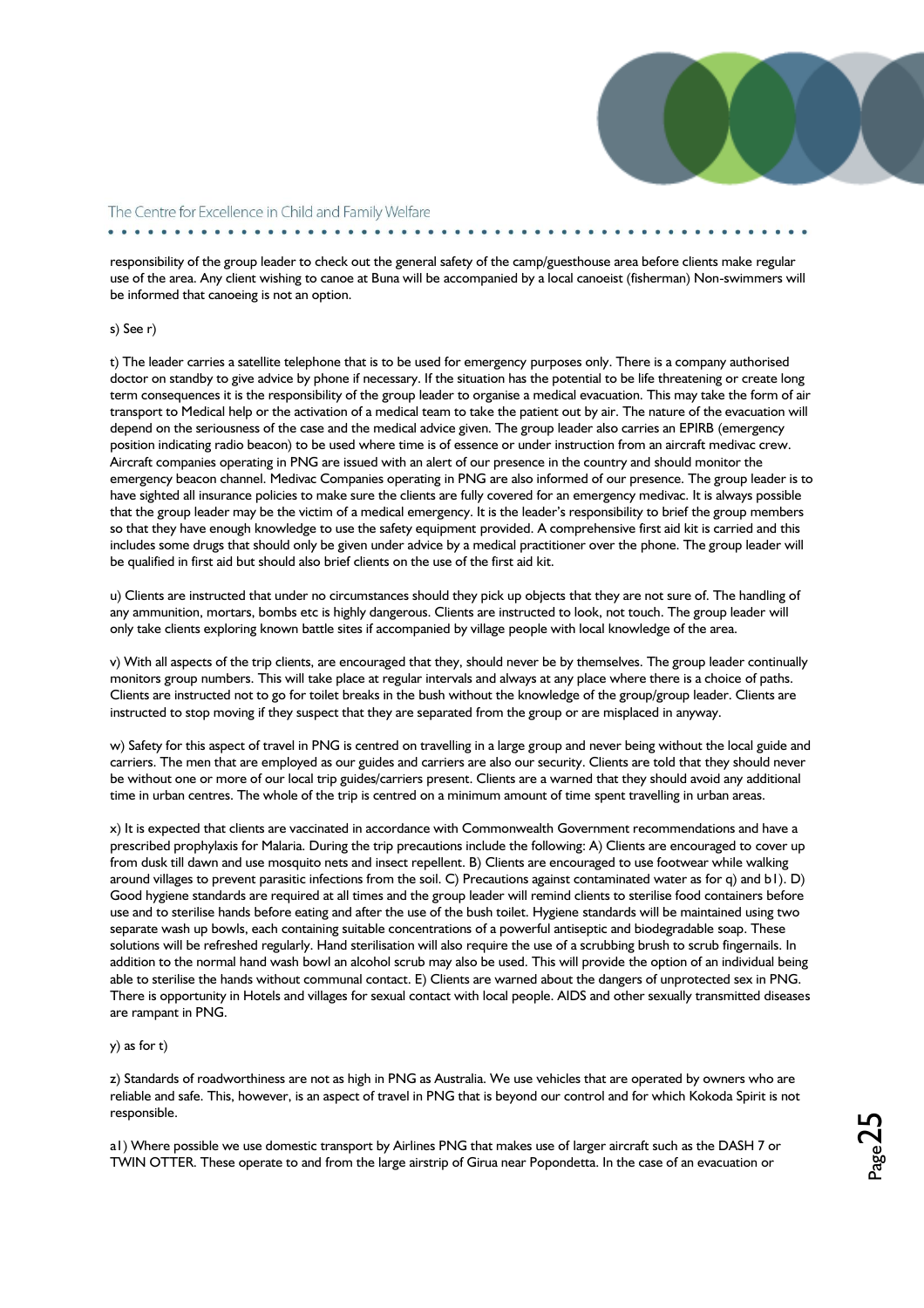

. . . . . . . . . . . . . . . . . .

medivac, charter aircraft and or helicopters will be used in dangerous mountain terrain. This again is an area where safety of clients is beyond our control and therefore Kokoda Spirit cannot be responsible.

b1) Water is boiled in Buna village before client use. Clients are instructed elsewhere when it is compulsory to sterilise due to polluted water. Village water supplies are generally deemed safe due to the piping bringing water from diverted mountain streams. Clients are informed that it is impossible to guarantee the purity of ANY water and if they are concerned they should sterilise ALL their water. (See 5)

c1) Exposure situations may occur at higher altitudes on Mt Bellamy and Myola. Wind combined with driving rain can chill walkers. This is especially so if clients have stopped walking for a rest or are waiting for others. Perspiration and dampness quickly chills the body in such situations. Clients are encouraged to cover themselves with a wind proof jacket whenever they stop walking in these weather conditions. The group leader and members of the group are to monitor each other for the symptoms of exposure. If first symptoms become apparent in any one person then an emergency camp is created in a sheltered position and the individual/s at risk is/are warmed up.

#### Kokoda Spirit Expedition leader guidelines for Evacuations

A) Essential and Life Threatening

Definition: Any injury that is immediately life threatening or has the potential to become life threatening. Examples are a broken leg. Severe burns or any injury that results in an altered state of consciousness. Do not waste time and satellite battery time contacting insurance companies.

• Use the satellite phone to call the pacific medivac hotline as per the emergency contact numbers. If unable to make the connection, ring Warren Bartlett at KTA

- Establish whether they require a beacon to be activated and when
- If the casualty is in a difficult area for helicopter access it may be necessary to clear the vegetation.
- Only transport / move the patient as a last resort
- If communications are not successful, initiate EPIRB
- At all times, consider the emotional and physical state of the group

#### B) Essential but not life threatening

An example of this would be a broken arm bone, severe dysentery or a debilitating injury. The client needs to be placed on a stretcher and carried to the nearest airstrip.

• Continuously monitor the casualty; if the condition deteriorates to a life threatening situation or movement is making the condition worse, then expedition leader moves to A)

- If condition remains stable, use the satellite phone to arrange evacuation.
- The flight is at the client's expense and will need to be paid for in Port Moresby.
- At all times, consider the emotional and physical state of the group

#### C) Non essential

An example of a non essential evacuation is someone who is finding the going to hard or has a minor injury that is making his / her progress difficult. This type of evacuation should be avoided. Strategies to overcome this situation include:

- Positive encouragement by leader
- Redistribution of weight to porters
- Continual evaluation of injury and modification of walk times

If the situation requires an evacuation, the leader should arrange the flight to pick up the client at the nearest village airstrip. The cost of the flight is at the clients own expense and must be paid for on arrival at Port Moresby.

#### Leader guidelines for STREAM CROSSINGS

It is the responsibility of the expedition leader to make the judgments as to the safety of crossing the stream. This will be done in light of the safe stream crossing techniques outlined in the risk assessment document.

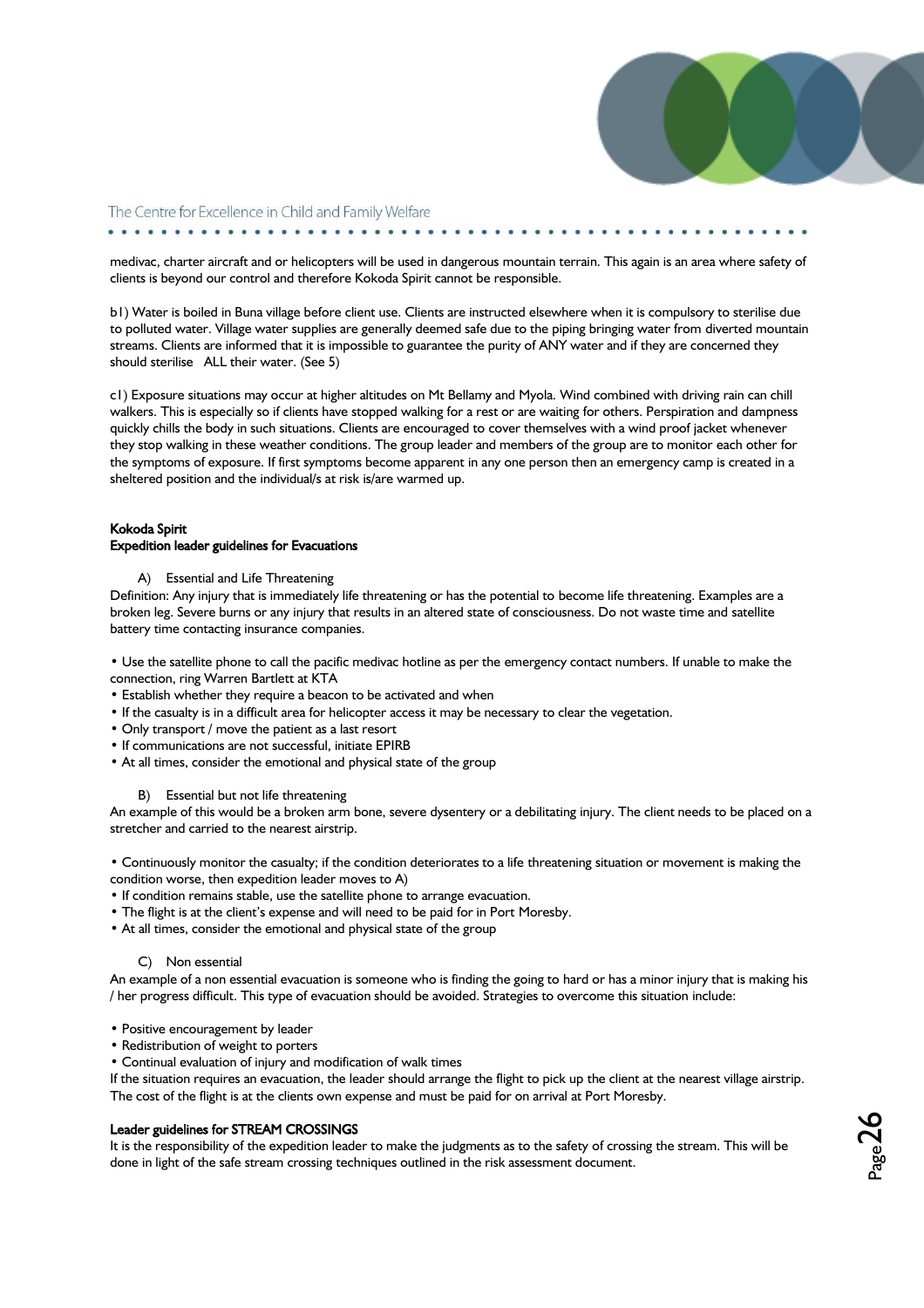

 $_{\rm Page}$ 27

The Centre for Excellence in Child and Family Welfare 

• If a stream is deemed to dangerous to cross without excessive risk to any member of the group, the leader will take the group to the nearest campsite or return to a nearby village.

- It may be necessary to replenish food supplies from local villages
- The group will wait till the leader determines the crossing is safe
- The leader will ensure that correct river crossing techniques are applied and that a throw line with a competent person is situated downstream of the crossing in case of a mishap
- If packs are to be worn by clients, waist straps should be undone
- On difficult crossings, staff will carry clients backpacks

All log bridge crossings will have a hand rope in place for clients to hold. Backpacks will be carried by staff.

#### Leader guidelines for HYGEINE

It is the responsibility of the leader to ensure that sterilization tubs are always available at client toilet stops, overnight accommodation, and before all meal breaks.

The group will be briefed as to the importance of good hygiene prior to departing on the trek. The leader may need to constantly remind the group to "wash hands"

#### Leader guidelines for HUMAN WASTE

The expedition leader is to brief the group on correct use of Village pit toilets and Trench toilets in camping areas. A trenching tool or shovel is carried and under no circumstances are clients allowed to do their own thing with toileting. • Trench toilets are to be dug by staff with due consideration to waterways and proximity to the track. If possible, 100 m

from all water sources

• All trench toilets are to be dug to a minimum depth of 30 cms

• Clients who need to leave the track to toilet during walking will be instructed

• (At the initial brief) to a) leave their pack on the track in a visible position and b) inform someone of their intention, that person is to wait at trackside until the safe return of the person toileting.

At break of camp, the expedition leader is to ensure the trench is suitably covered.

#### Leader guidelines on GROUP CONTROL

It is the responsibility of the leader to have full control of the group at all times. This refers to:

- Absolute knowledge of the location of clients whilst walking on the track and whilst in villages
- No client is to walk in front of the designated Trek Leader or be left to fall behind the Trek Master

• A headcount is to be taken at each break and randomly, throughout each day

• Have a thorough understanding of the health of the group; both mentally and physically. The leader can accomplish this by discreet conversation and interacting with all members of the group.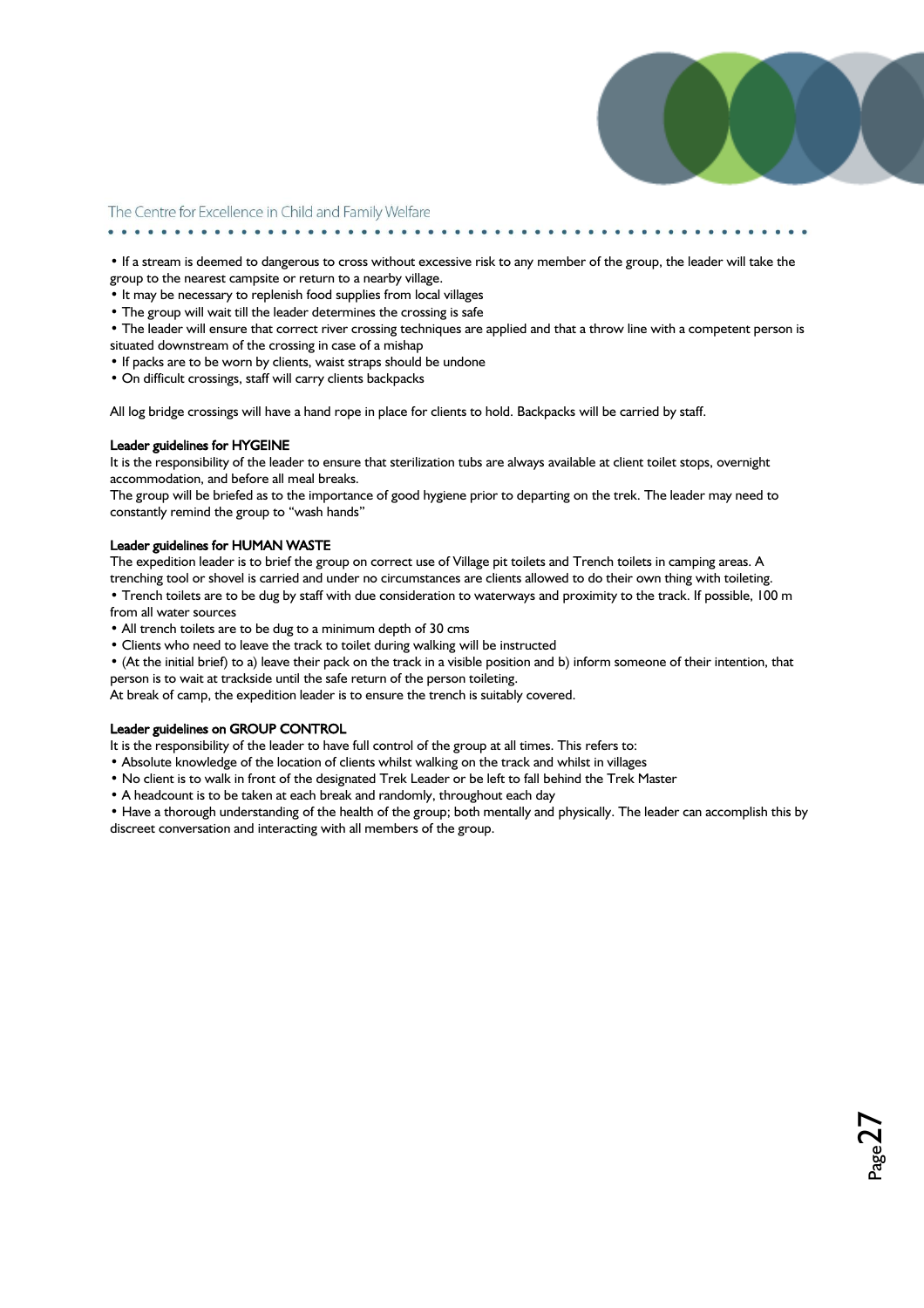

 $_{\rm Page}$ 28

The Centre for Excellence in Child and Family Welfare

### Appendices four Testimonial 1 from Young Person (May 2011)

I believe that everybody has responsibility for the choices they make. In saying this, I also believe that it is very important to take into consideration the capacity people have to make the right choice for themselves. Of course, I am not saying that some people shouldn"t be allowed to make their own choices, but rather help and guidance can make a wealth of difference. I believe that this is exactly what I gained from the Kokoda Youth Mentoring Program.

I left home at the age of fifteen, and made many bad choices. I didn't have much of an idea of where my life was headed, and at the time, I wasn't overly fussed. I became involved in KYMP when I was sixteen and remained in the program for the duration of the year. Its always interesting for me to look back and see how much influence that year had on my life – where I am now, and where I"m going. The most important thing I gained from the program was the network of close friends that I now realize will be there for me forever. I was given access to some influential and established people in the community at a time when my trust and respect for adults was not remarkable to say the least. These new found friends helped me to slowly learn that that there are some people out there who care about what's going on in your life and who have some very real and valuable advice to offer. I learnt much and continued to learn from the mentors of the program!

The invaluable process of networking was another important thing that I gained from KYMP. I was employed to make some small films for a company in Mildura through one of the co-founders of the program. Filmmaking was just a small hobby that I was interested in, but I was able to get some paid work and a foot in the door of a well established Mildura business through networking. Sometimes it's not just what you know, but who you know, especially in a small place like Mildura. I was also given the opportunity through people I"d met in KYMP to become involved with youthcentral.com, which is a Victorian government run website for youth. I was able to have some of my writing published online and this also helped me to further engage with the community because I was writing stories on local events and issues.

I continued to live alone throughout my VCE, which was difficult at times. But I believe that the support network that I established through KYMP was an element that helped me through those final years of school. I doubt I would have achieved this without people to talk to and consult with at times. I completed school with relatively good marks and was able to move to Melbourne and begin university. I"m now in my second year studying a Bachelor of Arts; International Studies at RMIT University. I hope to get into community development work in the future, overseas and within Australia. Earlier in the year I went to Vietnam to participate in a development program administered through my university, which helped me to gain important, practical skills. In August I"m heading to Indonesia for five months to study. I will be studying Bahasa Indonesia for two months and then working on another community development project for the remainder. I believe that this will also help me gain practical skills, whilst learning and gaining credit towards my degree.

In retrospect, what has KYMP given me? I believe that it has helped me learn the skills to make good decisions for myself, by giving me positive role models at a time when I had none. Mentoring programs such as KYMP are not quick fixes nor do they necessarily work for everybody. But I believe that they give young people the best chance they can get by providing them with professional, social and emotional networks. At the same time it allows the community to give back to younger generations who will one day be the leaders of our communities. I believe that the Kokoda Youth Mentoring Program has been invaluable to my life and I hope that other young people that are in the position that I was are given the opportunity to also access it and begin to make positive decisions for their lives.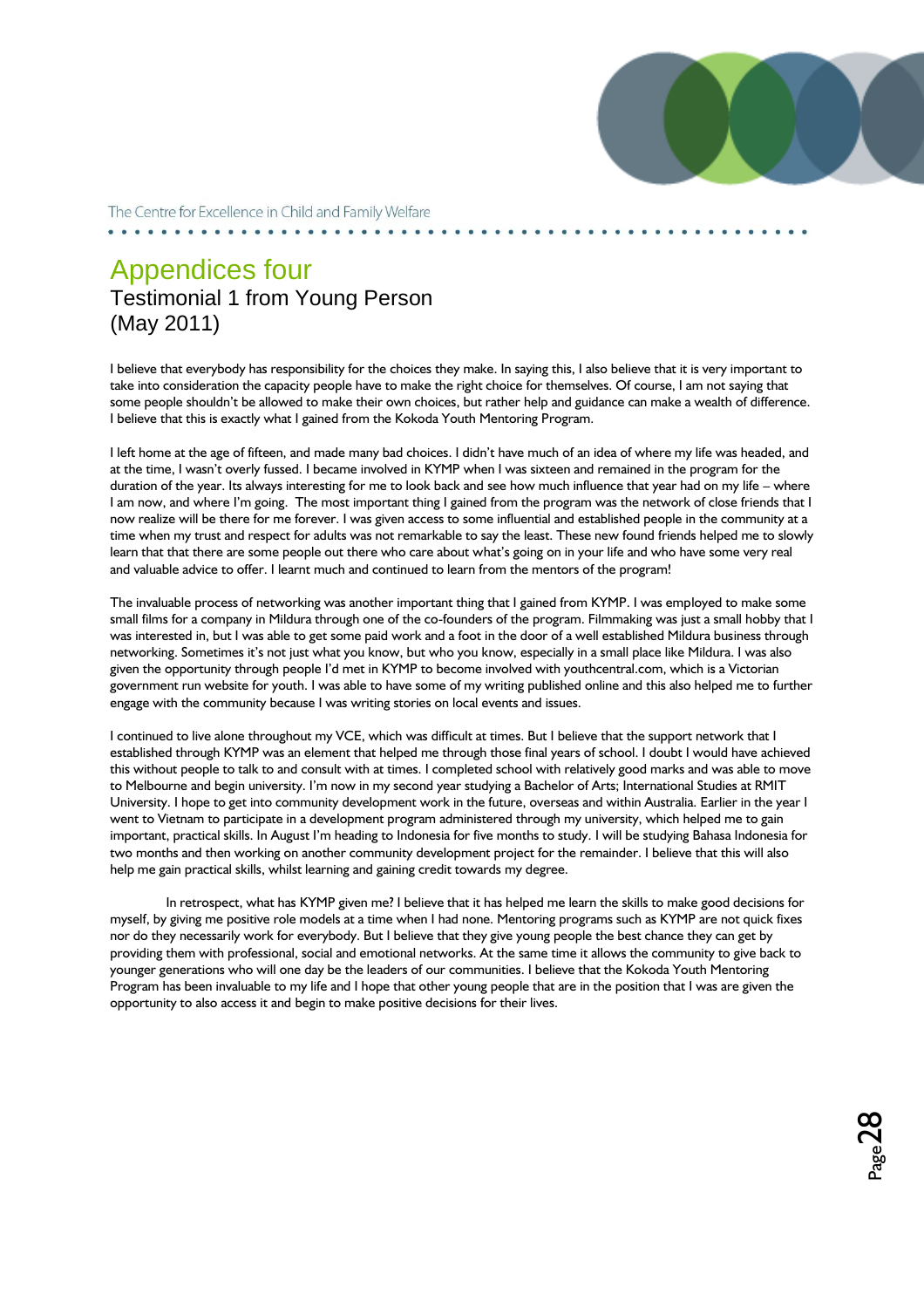

# Appendices four

### Transcript of short film Tumus Wokabout: Wonderful Journey by Jayke Clayden, Roving Reporter

[http://www.youthcentral.vic.gov.au/ViewPage.action?&repositoryName=&siteNodeId=1993&CurrentFolderID=1966&Ite](http://www.youthcentral.vic.gov.au/ViewPage.action?&repositoryName=&siteNodeId=1993&CurrentFolderID=1966&ItemID=13079)

 $mID = 13079$  This video documents the experiences of participants in the Kokoda Youth mentoring program, which culminates in walking the Kokoda track. Edited between interviews with both mentees and mentors from the program are photos and video from their time on the Kokoda track. Light acoustic guitar with a female vocal, from the song 'Gona Town' by Kirby Hengsen, accompanies the video. (Video, 08:31 mins)

[00:00] [Acoustic guitar starts.]

In the video's opening sequence a black screen alternates with black-and-white hand-held video shot in PNG. The shots include:

1. Passing through a township, the shot taken from a moving car.

2. A van on a side road, the shot also taken from a moving car.

3. A narrow valley on the Kokoda track overshadowed by a steep forested mountain.

4. Youth on the Kokoda track fording a jungle stream, their guide carrying a pair of boots in each hand.

5. A close-up shot of a group of PNG men dancing, palm fronds in their hands. In the centre of the group two men play ukuleles as they dance.

Over this last shot white text appears. The image fades, leaving the text on black.

[Female vocal starts over acoustic guitar.]

Text display: 'Tumus Wokabaut' Wonderful Journey

[00:20] Lyric: Sun's going down on Gona town.

[Music fades to background.]

Fade to black screen and crossfade to a head shot of Peter. He wears an open-necked shirt and sits in a small room. Text display: Peter O'Donnell Cofounder

[00:31] Peter: The Kokoda Youth mentoring program is a program where we put local business people or people of responsibility and match them up with a young disadvantaged person to mentor them over a period of say twelve months or nine to twelve months. As part of that program we ah... the big goal is to get the mentor and the young person to work together to travel away and do the Kokoda track in Papua New Guinea.

Fade to black and crossfade to the narrow valley on the Kokoda Track overshadowed by a steep forested mountain shown in the opening sequence. This shot is in colour and hand-held. One of the walkers holds the camera. The shot jerkily moves from the mountain to the line of young people walking the track. They head downhill.

Fade to black and crossfade to Peter in the room. While Peter talks the video cuts to sequence of images:

1. A group photo of the program's first trekking party, taken at a foggy mountain-top Kokoda war memorial.

2. Video of a light plane landing on an uphill grass airstrip in PNG.

3. Video of the trekkers slogging uphill through jungle on the Kokoda track. They wear large backpacks.

[01:13] Peter: The first group we took away was a group of about twenty four, twenty five. There was nine young people and the balance were adults. And that was in October two thousand and six. Because we were a bit concerned about the fitness of some of the kids at that time, we actually flew in and walked about two thirds of the track. So we flew in to a place called Efogi and walked the rest of the track.

Crossfade to Peter. While he talks the video cuts to sequence of images.

1. A group photo of the program's second trekking party, taken at the same war memorial as shown earlier, but on a much sunnier day.

2. A photo of the second trekkers walking down a steep, slippery slope. The two young people in the photo have orange rain covers over their backpacks.

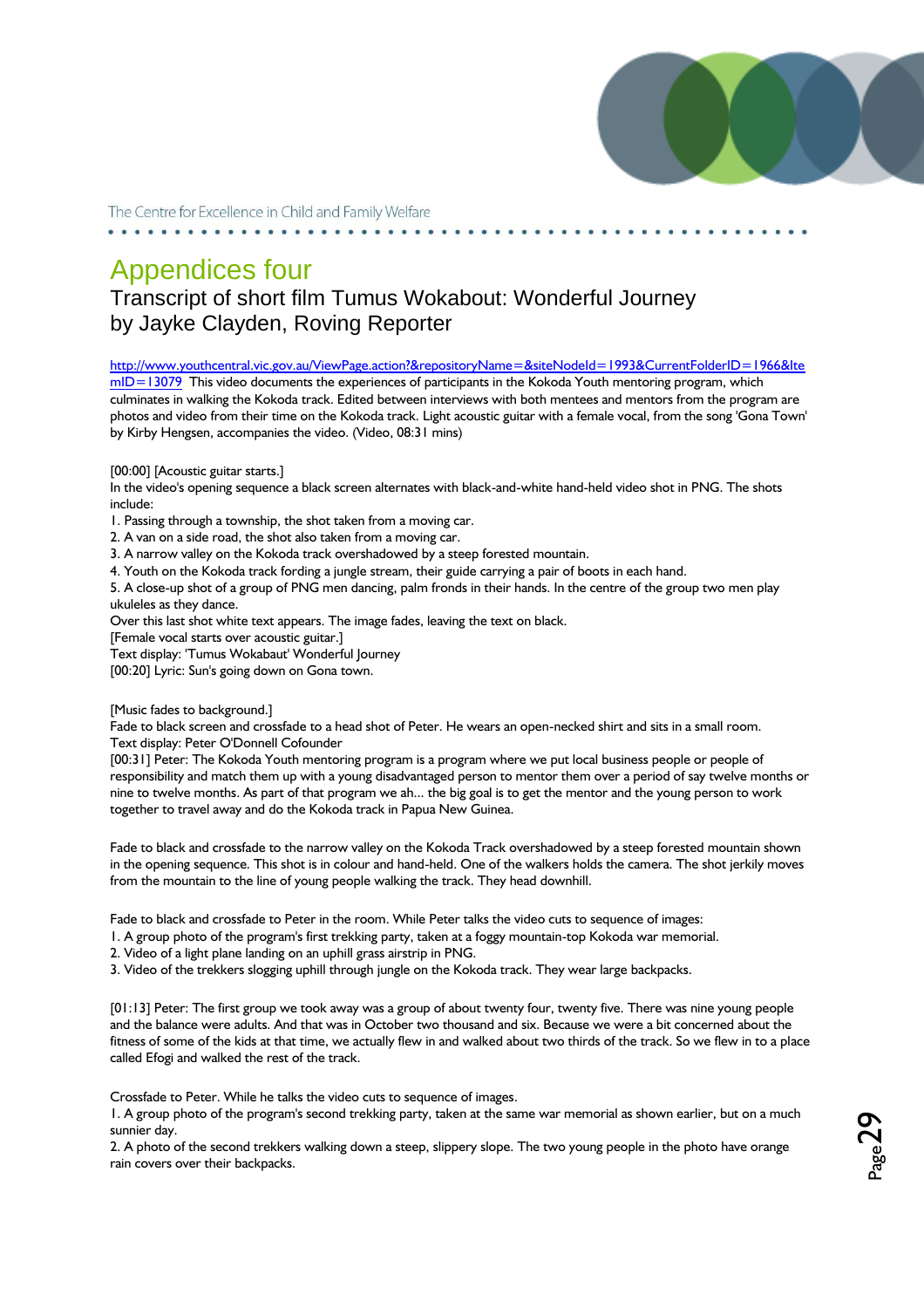

#### 3. A photo taken from above of some of the second trekkers fording a river.

4. A photo taken at night of a young woman in the second group hiking in the rain through black mud. Her boots and socks are coated in mud.

#### 5. A photo of a clearing in the jungle at daytime in heavy rain.

[01:33] Peter: The second group, after the success of the first program, the second group was put together and they went away in April of two thousand and eight. There was a few more kids, about a dozen kids in that group and about the same amount of adults. And they walked the whole track in horrific conditions, when it rained the whole time. And they were... legends for what they did in that trip. And we're just organising our third trip now, so we're looking forward to the next group starting up very soon.

#### [Acoustic guitar fades up.]

Fade to black and crossfade to a dark, blurry shot looking down a forested valley from up high. The camera pulls back, turns around and reveals a small traditional, grass-roofed hut.

#### [Acoustic guitar fades to background.]

Fade to black and crossfade to Taylor who sits on a lawn. The camera is positioned above Taylor and looks down at her. Near the end of her speech, the video cuts to a hand-held shot of the trekkers on the narrow Kokoda track, heading downhill towards a small hut. Some of the group turning to smile at the camera

#### Text display: Taylor Athorn Mentee, 2008

[02:13] Taylor: I wasn't in care when I started the program and I have never been in care. But as everyone has issues I did too. I started hanging round the wrong crowd. I dabbled in drugs and alcohol. And I was hanging round with lot of bad people. But the Kokoda program helped me out of that. They showed me a good group of friends, good moral support. I had a good mentor, Maurita Miller. And, yeah so... I didn't have as many problems as some of the other mentees did, but yeah, I was struggling a little bit.

[Acoustic guitar fades up.] The hand-held shot of the trekkers continues, a lot hold walking sticks. The walker closest to the camera turns and smiles.

#### [Acoustic guitar fades to background.]

Cut to a close-up head shot of Hannah, who sits in an astroturf backyard. Hannah has a white rose behind her ear. Text display: Hannah Bluck Mentee, 2008

[03:00] Hannah: Before the group I suffered with a lot of low self esteem, low confidence and I didn't believe in myself ever. The group were really good in persuading me to stay in the group. I tried to leave quite a few times. Commitment to the group was really hard also as I found it hard to commit to anything as my living arrangements weren't always stable and I have never had a commitment to big things like that before.

#### Fade to black and crossfade to Kayla, who sits on the grassy bank of a wide river.

#### Text display: Kayla Walters Mentee, 2008

[03:31] Kayla: Before I started the program and currently, I am actually in out-of-home care. I'm nearly eighteen, so I'm nearly out of it. I joined the program because I didn't have a lot of self-confidence. We were selected and stuff, and I thought it would be a good opportunity to kind of give myself some strength. Also a lot of people were doubting me, I wanted to prove to them that I could do something that was hard, that I could be stronger than what they thought I was. And I wasn't actually very strong before I started. I used to break down a lot and stuff, and I was having a lot of difficulties with stuff, so yeah.

[Acoustic guitar fades up.] Fade to black and crossfade to the trekking group taking a break at a lookout on the Kokoda track. The camera stands behind the group, and pans left to look down at the massive valley below.

#### [Acoustic guitar fades to background.]

Fade to black and crossfade to a close-up head shot of Samantha. Behind her is Australian bush. When she mentions going overseas, the video cuts to a series of images from PNG, including:

1. A bright photo of a village of thatched huts on the Kokoda track, sited among tall palm trees in a valley.

2. A close up photo of a small girl dressed traditionally, with shell necklace, and flowers tied to her hair and upper arms. She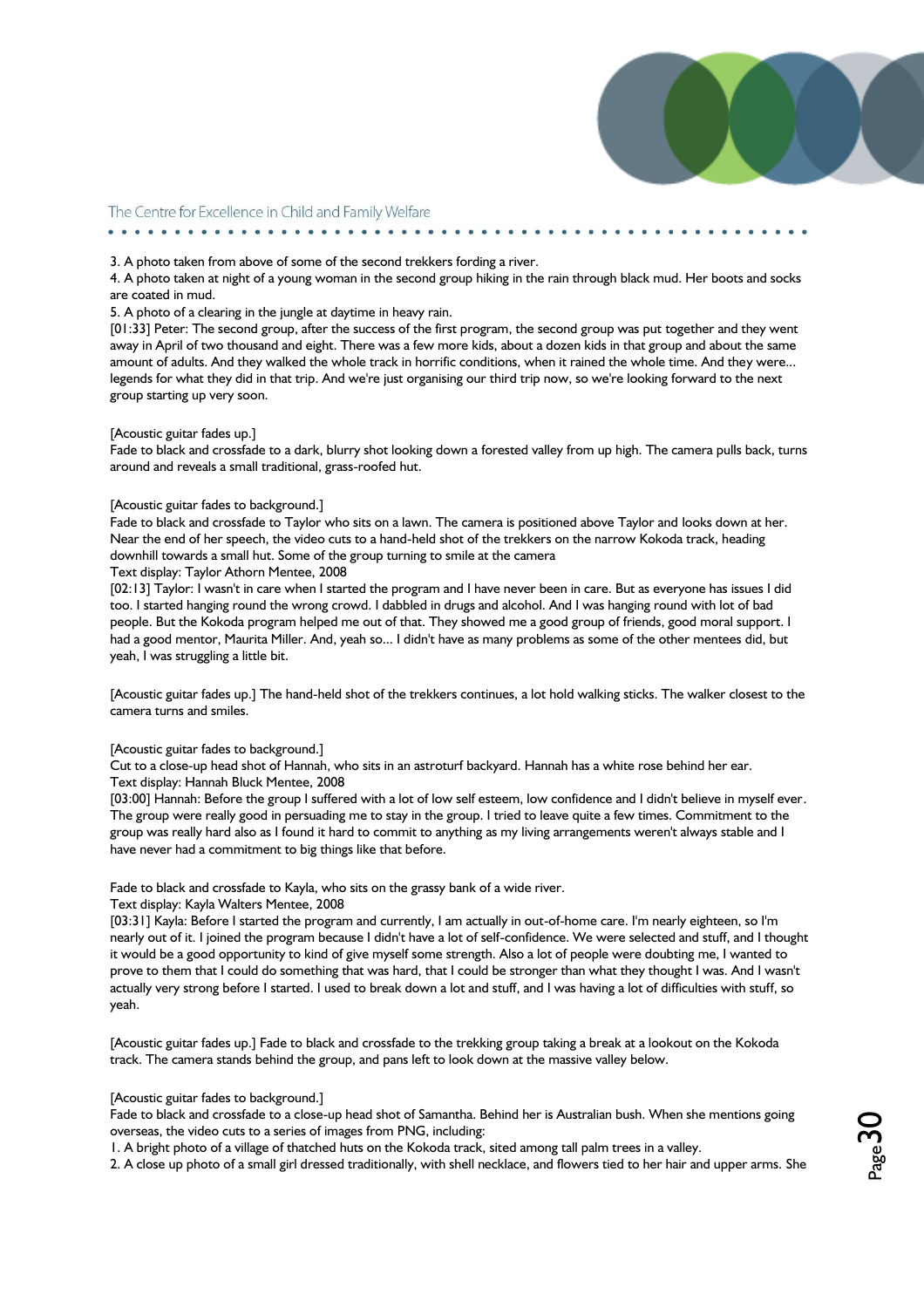#### stands next to an adult in a tapa wrap.

. . . . . . . . . . . . . .

3. A photo taken at night of a group of villagers. The subject of the photo is a small child with a sticker stuck to his chest. The sticker reads Stop Drop and Roll.

4. Video of a man sitting on a rock on a steep fern-covered slope. He nods to the camera as it moves past, up the hill. 5. A photo of four village children, each holding one of the stickers shown earlier. The child closest to that camera has a large belly.

6. Video of village children dancing in a group.

#### Text display: Samantha Rogers Organising Committee & Mentor, 2008

[04:10] Samantha: I think the actual trip to PNG is a really positive ending to the whole program. The program has been about... group leadership, about people learning to get along with each other, a lot about the training, discipline, and the kids going out of their way to do different things that they don't usually do. So I think going overseas, for some of them, was a massive thing. Riding on an aeroplane. And then going to meet people in a totally different country, who live a totally different way to what we do. And I think it shows the kids that sometimes life where they are is not as hard as what they think. These people have no power, they have no belongings, they walk two hours to school. So, I think it put into perspective some of the kids lives and how much they do have.

#### [Acoustic guitar fades up.]

The video footage of the children dancing in a group continues and is slowed down so that the children appear to be dancing in time to the acoustic guitar music playing. Taylor starts talking over this footage.

[Acoustic guitar fades to background.]

Crossfade to Taylor. The camera is on a different angle and reveals Taylor is sitting on a grassy bank of a river. While Taylor speaks the video cuts to photos from her time on the Kokoda track, including:

1. Taylor sitting in swimgear in a clear stream on a sunny day with a group of women, children and babies.

2. Taylor sitting on a fallen tree trunk arching over a stream. She is flanked by children smiling for the camera.

3. A close up of Taylor in her bathers and four children, who are also wet from swimming in the stream behind them.

4. Taylor, sunburnt, wearing a bead necklace, holding a baby wrapped in a terry toweling nappy. The photo is taken at night, behind her sit two other members of the trekking party.

[05:03] Taylor: Papua New Guinean people helped me in the sense that I learned to be more appreciative of the little things that I have at home and that they were so willing to share the little things that they had, as they opened their homes to me and treated me as one of their own, as their daughter. And they gave me responsibility. In their culture you can live with your family and you don't need to have money, you just need to be happy. And that's what they showed me, that you can have little but be happy.

Crossfade to the trekking party, who head uphill past tall mossy tree-fern trunks. Kayla starts talking over this footage, and the video crossfades to her sitting by the river. As she talks the video cuts to photos from her time on the Kokoda track, including:

1. A portrait of Kayla and a porter, both in black T-shirts and backpacks, wearing headgear made of foliage. Behind them stand other porters on the trek.

2. A photo taken from above of Kayla resting on the ground. Her walking stick leans on her shoulder, boots muddy, hand to her face. Her legs below the line of her shorts are muddy.

3. A photo of Kayla descending a steep slope, holding a helping hand from a porter, who is barefoot. Both are coated in mud from the knee down.

[05:31] Kayla: The track for me was definitely a strengthening experience. I had lots of people egging me on type thing. At various points I was told that I couldn't do it, that I would never make it. So I had to have people there pushing me along. So yeah, the track meant a lot. Like it was a chance for me to build friendships, to become a stronger person, to be happier within myself.

Fade to black and crossfade to Hannah in her backyard, behind her are sunflowers that have finished flowering and eggplant plants.

[05:51] Hannah: The program gave me confidence to doing year twelve, doing better in my subjects and achieving a lot more in my level, my grades. Um, I'm getting a certificate two in childcare at the end of this year. And I have a part-time job that I do four times a week, four nights a week. I'm looking for my own place for further independence. And the most important thing now is that I believe in myself.

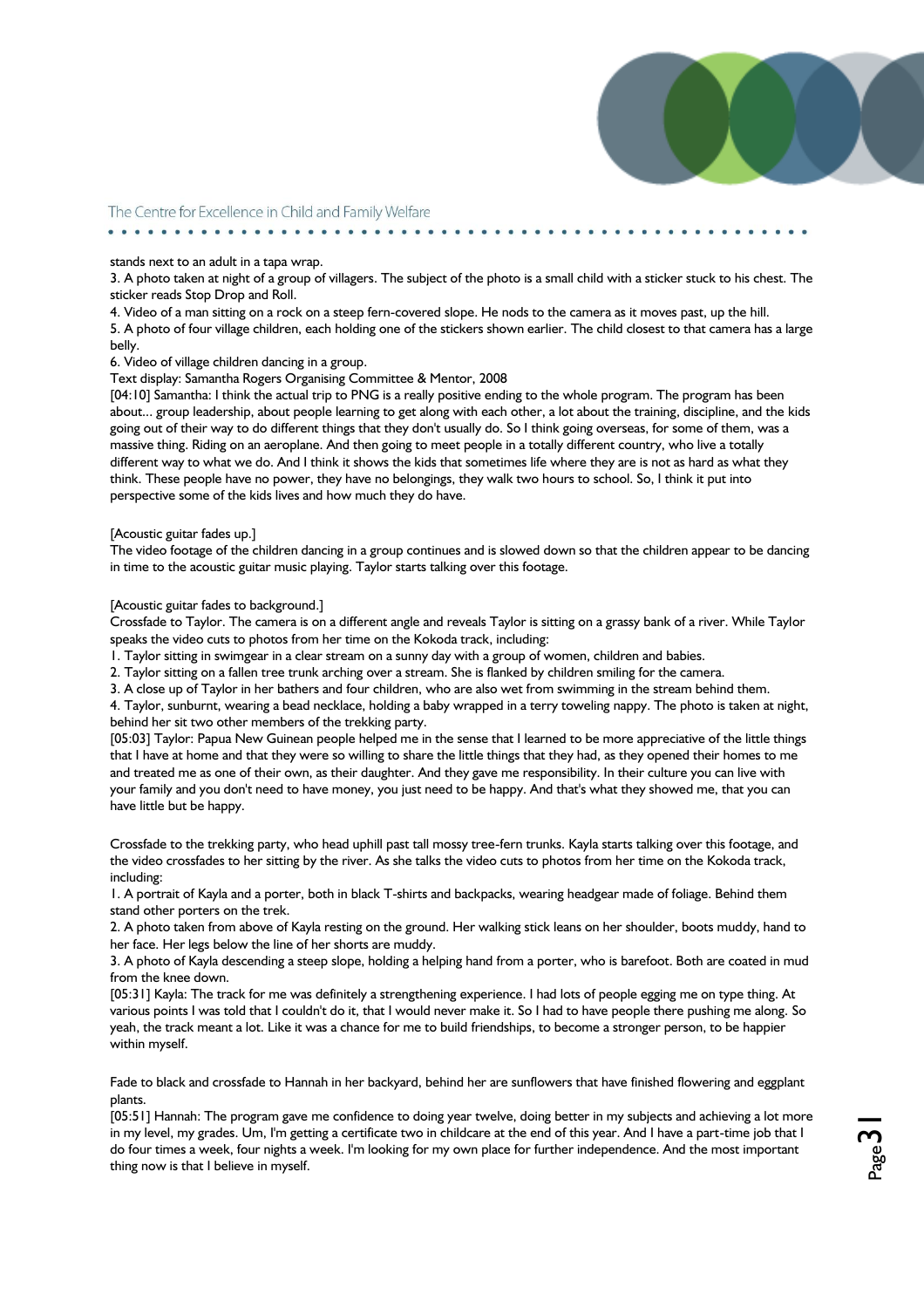[Vocals start over acoustic guitar in background.]

. . . . . . . . . . . . . . . . . . . .

Fade to black and crossfade to Samatha, who sits on sandy ground in bushland. While she talks the video cuts to a sequence of photos from the youth trekking program on the Kokoda track, including:

1. A young man, one of the mentees, at a lookout looking back at the camera. Below him stretches a deep jungle valley.

2. A dark shot of the trekking party in the jungle.

3. A mentor with three of the program mentees, mid-hike, including Taylor.

4. Three of the mentees talking a break on the trail. Each has a bag of lollies.

5. A smiling porter helping an exhausted Taylor and co-mentee up a hill. The porter holds their hands.

6. The trekking party crossing a fast-flowing river, using logs and rocks.

7. A mentor and mentee at a lookout.

8. A line of trekkers, heading single file uphill through deep mud.

9. Video of the trekkers walking the Kokoda track through mud and up steep hills.

[06:17] Samantha: I think the one main benefit that all of the kids have got out of this is every one of them has grown in confidence. They may not see that in themselves, but I have seen that from some kids who wouldn't even look you in the eye to talk to you, to standing up in front of a hundred and fifty people making speeches at presentation nights, to being able to approach different people about whether it's their school life, their work life or their personal life. On the track, we walked one day for fifteen hours. I think that showed the kids that their bodies and their minds can do things well beyond what any kid or any of us ever thought that we could do. They pushed through some really hard, really terrible mud, trekking, walking up steep hills for hours on end, carrying their own packs, helping each other out. And I don't any of the kids would have ever thought that they could do that.

The video of the trekkers hiking through muddy jungle continues while Taylor speaks. This then crossfades to Taylor on the grassy riverbank.

[07:11] Taylor: Soon after I got back from Kokoda I enlisted in the navy and I passed all my tests in Albury and I'll be leaving to go to Cerberus April six. So, never in a million years would I ever think that I could be in such a large group as the military, because it's so respected, unless I had done Kokoda, because that gave me the strength and courage to enlist, and I don't think I ever would have if I didn't go over and was given the support and the respect that such influential mentors that we had, and big figures in the community, such as Richard Garlick and Maurita Miller and Stuart, and Luke. Yeah they gave me a sense that I was worth a lot, and that meant a lot to me, so. Yeah it helped me in my future goals and everyday life, so I stand tall now, it's good.

[Music fades up.] Fade to black. [08:05] Text display: Directed & edited by Jayke Clayden

Fade to black and crossfade to the black-and-white close-up shot shown at the start of the video of a group of PNG men dancing, palm fronds in hand. In the centre of the group two men play ukuleles as they dance.

Fade to black. Text display: 'Gona Town' music by Kirby Hensgen

Fade to black and crossfade to the black-and-white close-up shot of a group of PNG men dancing with palm fronds around two men playing ukuleles. Over this video text scrolls up the screen, two names at a time.

Text display: Peter O'Donnell, Brad Fyfe, Richard Garlick, Sam Rogers, Taylor Athorn, Kayla Walters, Hannah Bluck, Kirby Hensgen

Crossfade to a colour shot of the trekkers slowly hiking up a lush, steep, vine-covered gully. The camera pans from the bottom of the gully upwards to the hikers snaking into the distance.

[08:23] Lyric: I'm heading home, I'm feeling free. [Music stops.]

[08:31] End.